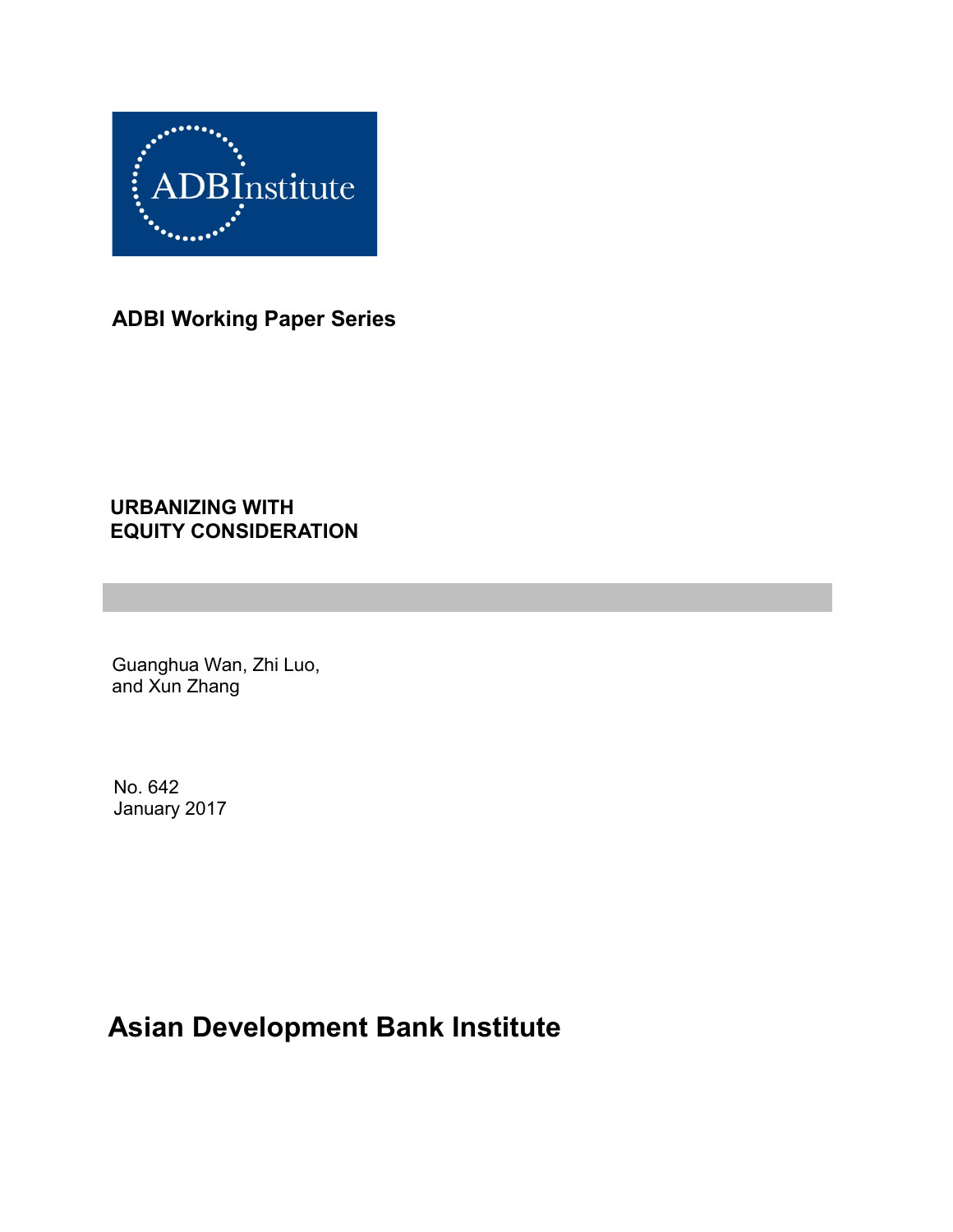Guanghua Wan is the director of research at the Asian Development Bank Institute.

The views expressed in this paper are the views of the author and do not necessarily reflect the views or policies of ADBI, ADB, its Board of Directors, or the governments they represent. ADBI does not guarantee the accuracy of the data included in this paper and accepts no responsibility for any consequences of their use. Terminology used may not necessarily be consistent with ADB official terms.

Working papers are subject to formal revision and correction before they are finalized and considered published.

The Working Paper series is a continuation of the formerly named Discussion Paper series; the numbering of the papers continued without interruption or change. ADBI's working papers reflect initial ideas on a topic and are posted online for discussion. ADBI encourages readers to post their comments on the main page for each working paper (given in the citation below). Some working papers may develop into other forms of publication.

Suggested citation:

Wan, G., Z. Luo, and X. Zhang 2017. Urbanizing with Equity Consideration. ADBI Working Paper 642. Tokyo: Asian Development Bank Institute. Available: https://www.adb.org/publications/urbanizing-equity-consideration

Please contact the authors for information about this paper.

Email: gwan@adbi.org

Asian Development Bank Institute Kasumigaseki Building, 8th Floor 3-2-5 Kasumigaseki, Chiyoda-ku Tokyo 100-6008, Japan

Tel: +81-3-3593-5500 Fax: +81-3-3593-5571 www.adbi.org E-mail: info@adbi.org

© 2017 Asian Development Bank Institute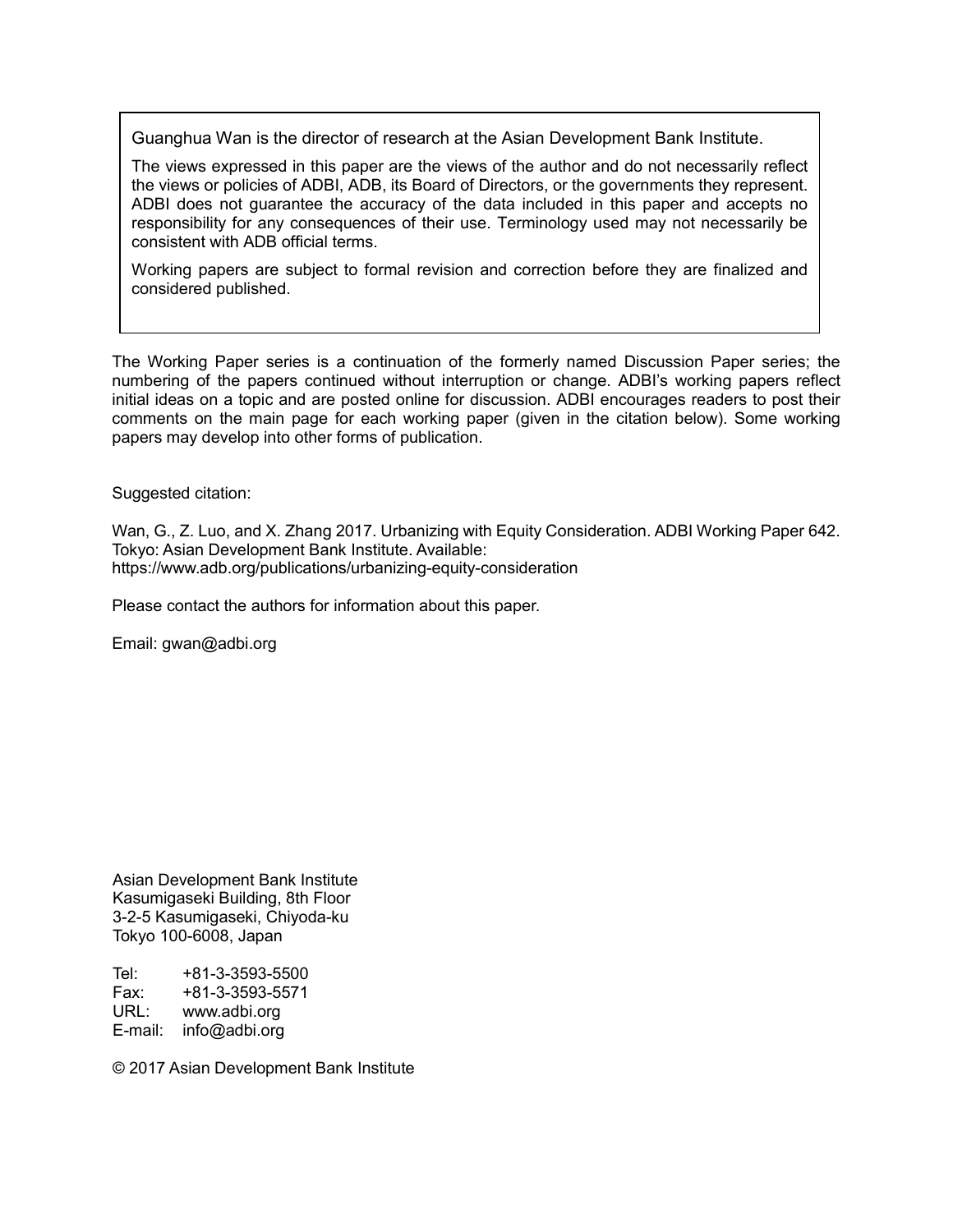# **Urbanizing with Equity Consideration**

Guanghua Wan $^{\$}$ , Zhi Luo $^{\#}$ , Xun Zhang $^{\dag}$ 

**Abstract**: Research has not yet been undertaken on the optimal level of urbanization, notwithstanding the pioneering work of Au and Henderson (2006) on optimal urban concentration. This paper develops two-sector general equilibrium models of urbanization, with and without equity consideration, respectively. It is shown that considering equity will result in a higher level of urbanization than otherwise, when urban inequality is sufficiently small or migration costs are sufficiently large. Such a theoretical prediction is confirmed by empirical modeling results using panel data from People's Republic of China (PRC). Provincial governments that paid attention to the inequality issue are found to have higher urbanization levels than those that did not. Finally, we explore possible equity consideration-to-urbanization transmission channels, and empirically establish that equity consideration in PRC (e.g., government initiatives towards combating rural poverty or the urban-rural gap) is positively correlated with road density, which helps reduce migration costs, and with bank lending to the manufacturing sector, which helps enhance the pulling force of migration. Thus, policymakers in the developing world should reverse their prevailing anti-urbanization attitudes and practices that tend to slow down urbanization or restrict rural-to-urban migration.

**Keywords:** Urbanization; Income inequality; Social welfare function; Optimization

**JEL:** O18; E61; D63

<sup>\$</sup> Asian Development Bank Institute, Japan.

<sup>#</sup> Wuhan University, People's Republic of China.

<sup>†</sup> Beijing Normal University, People's Republic of China.

<sup>\*</sup> We are indebted to Professors Robert Barro, Jan Brueckner, Charles Horioka, Masahisa Fujita, Matthew Khan, Yew-Kwang Ng and Anthony Venables who provided detailed written comments on earlier drafts of this paper which helped improve the paper significantly. We also thank Professors Chun-Chung Au, George Battese, Yoko Nimi, Yang Tang and, participants of numerous conferences, workshops and seminars for useful suggestions and comments. This paper is largely funded by the Natural Science Foundation of China through the key project NSF 71133004.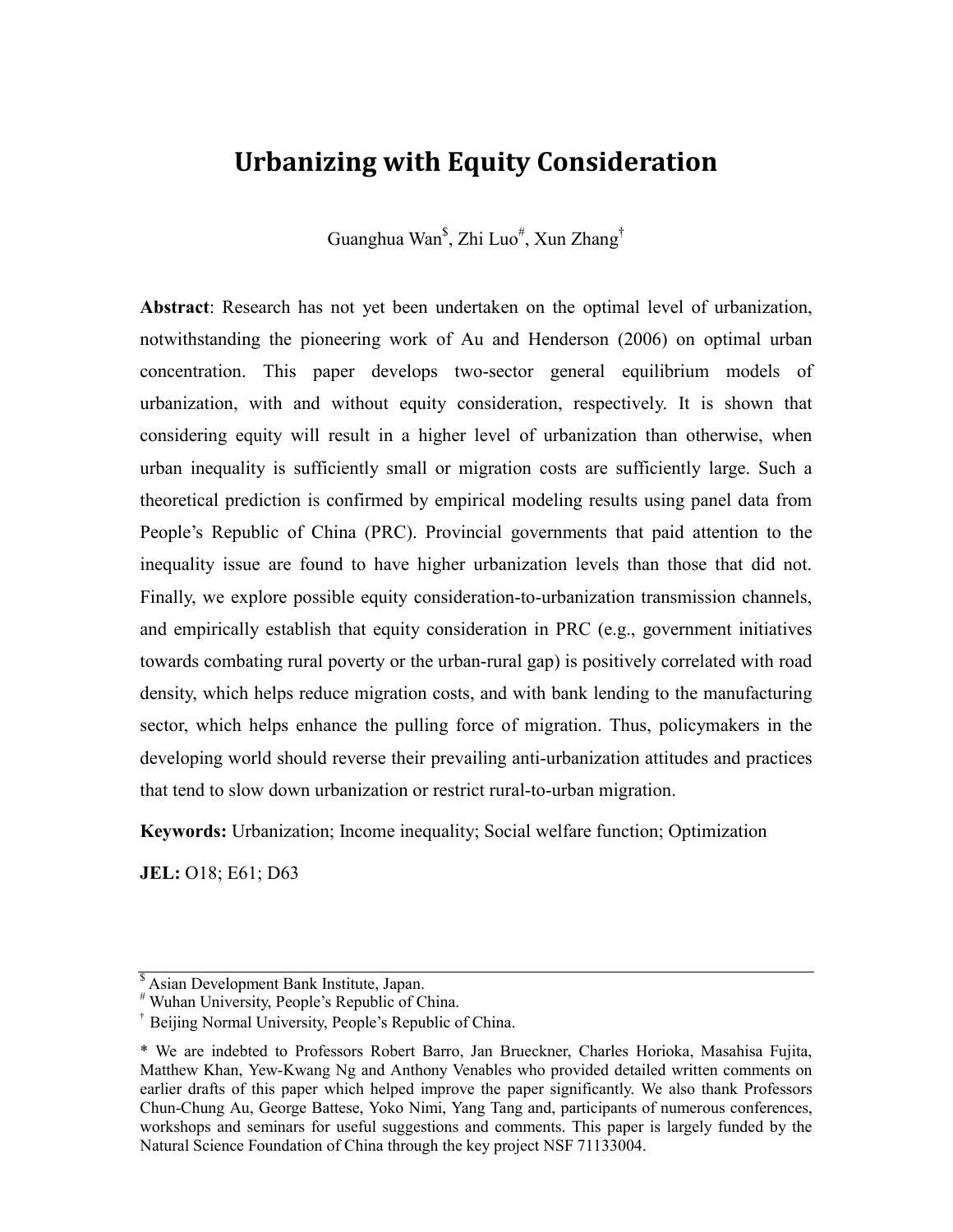#### **1. Introduction**

It is accepted that urbanization is mainly driven by the large urban-rural gap (Lewis 1954; Harris and Todaro 1970), which accounts for a significant share of the overall income inequality in developing countries (Shorrocks and Wan 2005; Wan 2007; Asian Development Bank (ADB) 2012b, Young 2013). Meanwhile, the overall inequality is closely associated with urbanization or industrialization (Kuznets 1955) although the direction of causality remains debatable. Despite the well-established correlation between urbanization and income distribution, the equity issue has been largely overlooked in urbanization research, at least from the economic optimization perspective.

On the other hand, as pointed out by Henderson (2003) and Au and Henderson (2006), a sizable volume of economic literature assumes the existence of an optimal level of urbanization or urban concentration but little effort had been made to examine such assumptions. Consequently, Au and Henderson (2006) developed a model to analyze optimal urban concentration, leaving the issue of optimal level of urbanization unaddressed. It is important to note that the equity or inequality issue was not considered by Au and Henderson (2006) either.

This gap in economics on the role of equity consideration in urbanizing economies may have contributed to the anti-urbanization stance of many national governments in the developing world.<sup>[1](#page-3-0)</sup> Particularly notorious are the formerly planned economies where migration restrictions were strictly enforced. For example, the household registration (*Hukou*) system in the People's Republic of China (PRC) remains effective even today, severely constraining the rural-to-urban mobility. Apart from possible efficiency losses (Glaeser 2011; Spence, [Annez](https://www.amazon.com/s/ref=dp_byline_sr_book_2?ie=UTF8&text=Patricia+Clarke+Annez&search-alias=books&field-author=Patricia+Clarke+Annez&sort=relevancerank) and [Buckley](https://www.amazon.com/s/ref=dp_byline_sr_book_3?ie=UTF8&text=Robert+M.+Buckley&search-alias=books&field-author=Robert+M.+Buckley&sort=relevancerank) 2009), a serious consequence of this passive government position lies in the persistent and large urban-rural gap because many rural residents are discouraged from emigrating to cities from the countryside where resources and job opportunities are scarce. In short, the lack of research on the optimal level of urbanization with equity consideration may have contributed to a loss-loss outcome in

<span id="page-3-0"></span><sup>&</sup>lt;sup>1</sup> This stance, as pointed out by Quigley (2008) and implicitly referred to by the Commission on Growth and Development (2008, p.57), may also be attributable to the well-recognized urban bias (Lipton 1977) and growing congestion, noise and pollution in cities (ADB 2012a).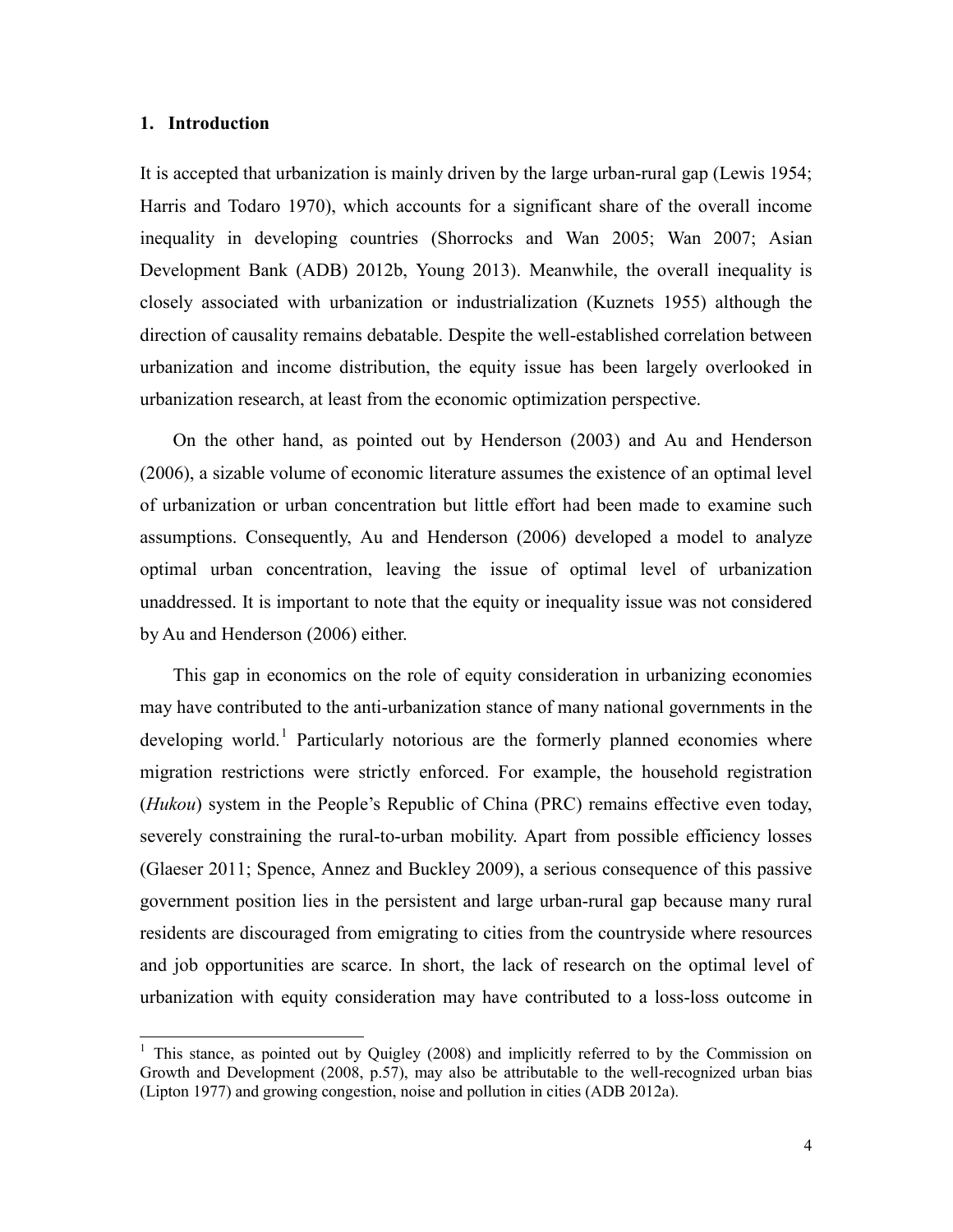terms of both efficiency and equity that are potentially associated with higher levels of, or faster, urbanization.

As unprecedented urbanization is taking place around the globe, and, while the subject of income distribution attracts more and more attention, especially after the publication of Piketty (2014), how equity consideration may affect urbanization is becoming an important research topic, as well as an urgent policy issue that can no longer be overlooked. Resultant findings may help persuade policymakers, and the general public, to alter their long-standing anti-urbanization stance, which could benefit billions of people, particularly the rural poor in the developing world.

This paper contributes to the literature by filling two important gaps. First, we develop theoretical models of urbanization that shed light on the optimal levels of urbanization. This complements Au and Henderson (2006), who developed models of optimal urban concentration under efficiency maximization, where efficiency is indicated by labor productivity. Second, we incorporate equity consideration in addition to efficiency in one of our models by maximizing the social welfare function of Sen and Foster (1997), where equity is represented by the well-known relative income inequality measure – the Theil-L index (Theil 1967). The corresponding optimal level of urbanization is then compared with what is derivable without equity consideration. In addition to these theoretical contributions, we provide empirical evidence to support the prediction of our theoretical models. For this purpose, we construct a provincial level panel data set from the PRC and estimate a set of regression models to evaluate the impact of equity consideration on the level of urbanization. Finally, we explore possible transmission mechanisms from equity consideration to urbanization, and empirically establish two transmission channels.

Our major theoretical finding is that considering equity, in addition to efficiency, leads to higher levels of, or faster, urbanization than otherwise, when inequality within the urban sector is sufficiently small or when migration costs are sufficiently large. This finding is supported by robust empirical modeling results from the PRC. Provinces that were concerned about the equity issue are found to have higher urbanization rates by a margin of around two percentage points, on average. Regarding the transmission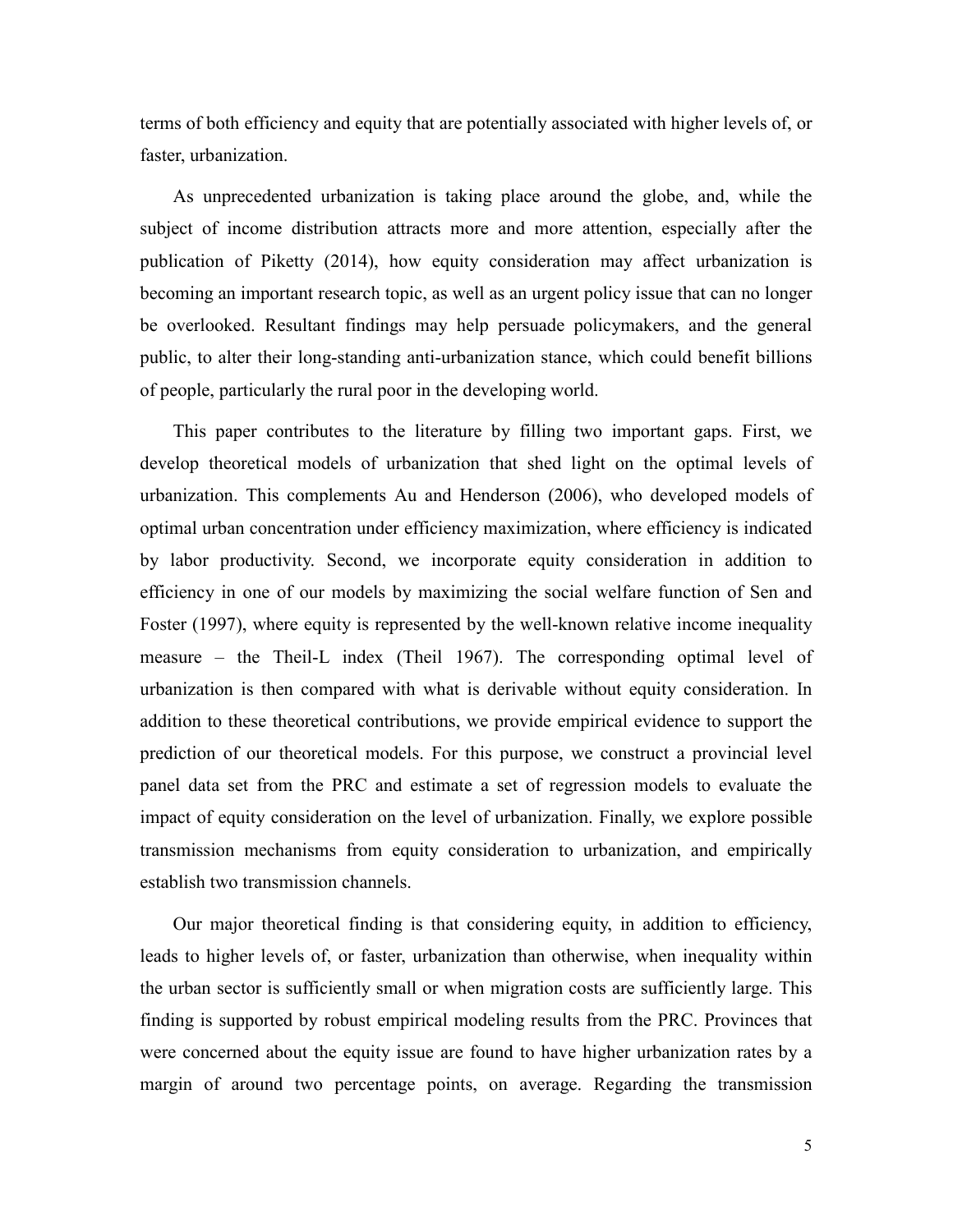mechanism, any policy interventions that exert impacts on the pulling or pushing forces or costs of migration are expected to affect urbanization. And there are many such equity-related (e.g., pro-poor and pro-rural) interventions including the popular conditional cash transfer and micro-credit programs in rural areas. These programs are expected to help improve agricultural productivity and the human capital of the rural poor, both producing positive effects on migration or urbanization (Young 2013). Empirically, in this paper, we focus on the provision of urban-rural connectivity and government industrialization drive in the PRC. The former helps reduce migration costs, whereas the latter helps enhance the pulling force of migration. Our regression results confirm that road density and bank lending to the manufacturing sector are significantly correlated with equity consideration in the PRC.

The plan of the paper is as follows. Section 2 constructs general equilibrium models of urbanization with and without equity consideration, and compares optimal levels of urbanization. Empirical regression models are specified and estimated in Section 3, producing robust results that confirm the theoretical prediction of the urbanization models. In Section 4, we explore the equity consideration-to-urbanization transmission mechanisms. Section 5 presents a summary and policy implications, highlighting an important message: to maximize social welfare in urbanizing economies, governments and other stakeholders should switch from being passive to being proactive in managing and promoting urbanization.

#### **2. Theoretical Models**

Our theoretical framework begins with a standard dynamic two-sector model. The modeled economy consists of a rural or agricultural sector and an urban or industrial sector and is populated by overlapping generations of two-period-lived agents. All agents are born in the rural area and work in the first period and live off savings in the second period. In the first period, they decide which sector to work in. Choosing the urban sector encounters various migration costs.

In what follows, we first construct the laissez-faire urbanization model without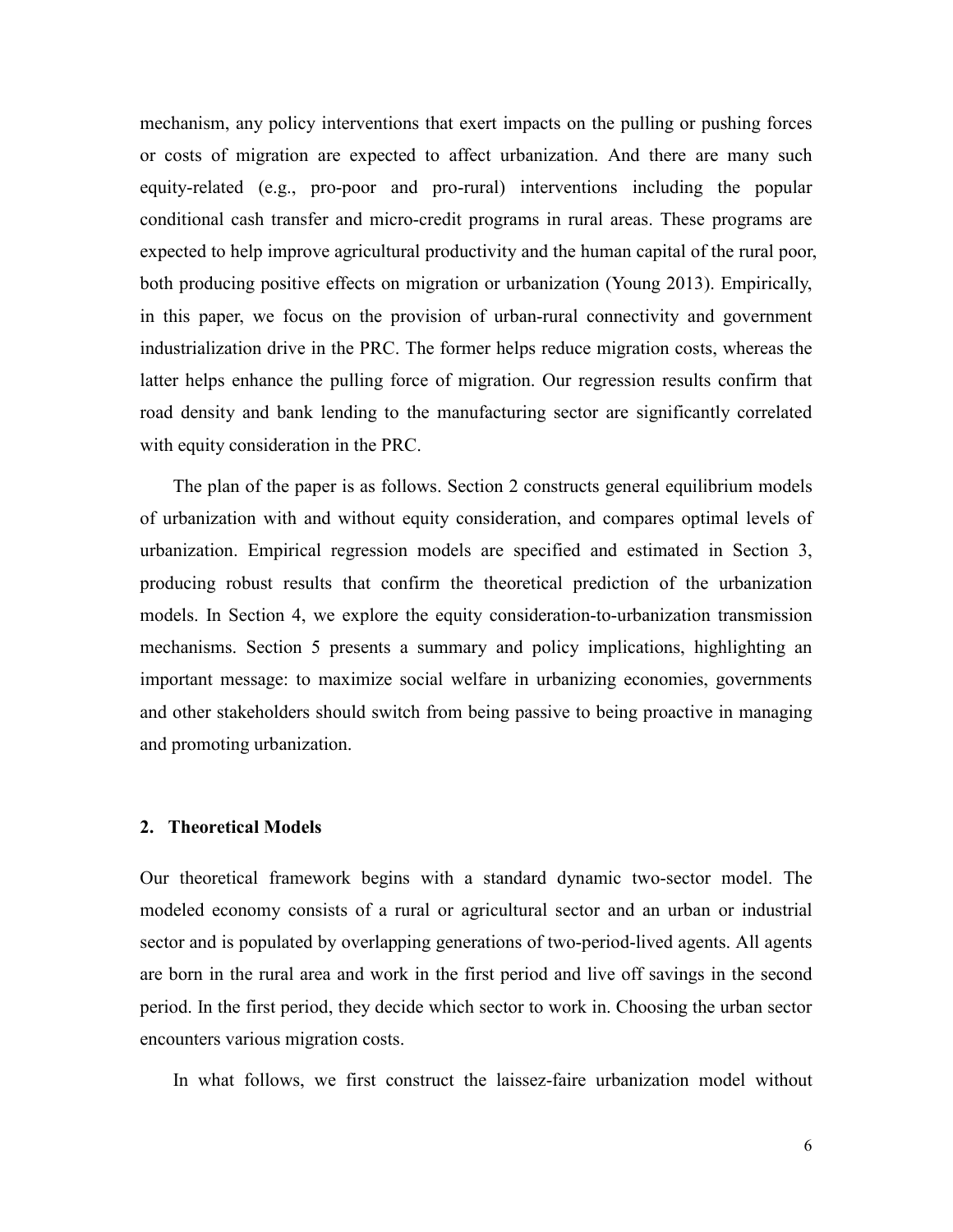considering the distributional issue, followed by a socially optimal urbanization model that takes into account the inequality or equity dimension.

#### **2.1 Production and Preference**

Let *t* index time, *r* index the rural sector, *Y* denote output and *L* denote labor input, the agricultural sector produces output with labor:

$$
Y_{rt} = L_{rt}^{\eta} \tag{2.1}
$$

where  $0 < \eta \le 1$  is a parameter representing the output elasticity of labor. The technology defined by equation (2.1) is a generalized version of the commonly-used production function for agriculture that assumes  $\eta = 1$  (see Gollin, Parente and Rogerson 2002, Yang and Zhu 2013). Following conventional wisdom, the price of the agricultural product is set as the numeraire. In addition, the agricultural good cannot be stored and must be consumed in the same period of production. To permit within-sector income inequality (see Section 2.3 for more details), the agricultural wage variable is assumed to follow a statistical distribution with its mean, denoted by  $w_r$ , to be equal to the marginal product of labor:

$$
w_r = E(w_{rt}) = \eta L_{rt}^{\eta - 1}
$$
 (2.2)

The industrial sector is characterized by the following Cobb-Douglas production function:

$$
Y_{ut} = AK_t^{\alpha}L_{ut}^{\gamma} \ (0 < \alpha \ , \gamma < 1) \tag{2.3}
$$

where the subscript *u* indexes the urban sector;  $\alpha$  and  $\gamma$  are parameters that denote the output elasticities of capital and labor, respectively; and A denotes the total factor productivity. Capital stock, denoted by  $K_t$ , is assumed to be accumulated using the industrial output,  $Y_{ut}$ , and is fully depreciated within the first period. Note that the technology defined by equation (2.3) is also a generalized version of the commonly used production function that assumes constant returns to scale or  $\alpha + \gamma = 1$ .<sup>[2](#page-6-0)</sup>

Again, to incorporate inequality into the socially optimal urbanization model, to be

<span id="page-6-0"></span><sup>2</sup> This generalization was strongly recommended by Professor Fujita  $\overline{c}$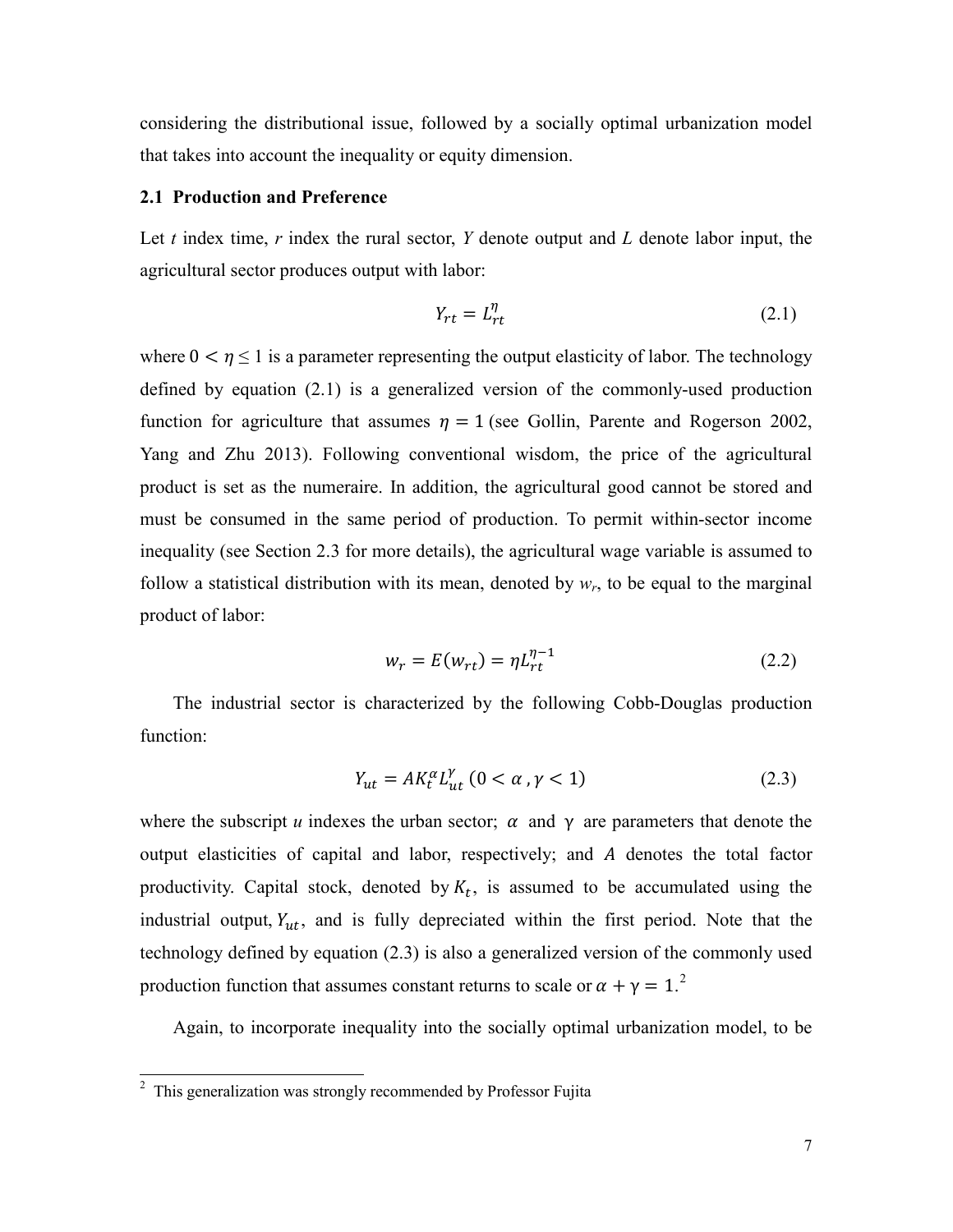presented in Section 2.5, the industrial wage is assumed to be randomly distributed with its mean, *wu*, to be equal to the value of the marginal product of labor:

$$
w_u = E(w_{ut}) = p_t \gamma A K_t^{\alpha} L_{ut}^{\gamma - 1}
$$
 (2.4)

where  $p_t$  denotes the relative price of the industrial good. It is noted that no statistical assumption is made or required regarding the distributions of the rural/industrial wage or income variables.

Using  $r_t$  to denote the nominal return to capital, we have:

$$
r_t = p_t \alpha A K_t^{\alpha - 1} L_{ut}^{\gamma} \tag{2.5}
$$

The total labor supply  $L$  is:

$$
L = L_{rt} + L_{ut}.\tag{2.6}
$$

Therefore, the total population is  $2L$ , half of which are working and the remaining half are retirees.

The level of urbanization or urbanization rate  $v_t$  is defined as the proportion of urban residents in the total population:

$$
v_t = (L_{u,t-1} + L_{ut})/2L.
$$
 (2.7)

The modeled economy is populated with overlapping-generation agents. At the beginning of time *t*, the *t*-th generation of agents is born and they decide in which sector to work, based on the difference in the expected utility between the two sectors. Those choosing the industrial or urban sector would encounter migration costs or a reduction in utility (more details are provided in the next subsection).<sup>[3](#page-7-0)</sup> During time  $t$ , agents work in the chosen sector and consume part of individual wage incomes, which are most likely to deviate from the expected value of the relevant income distribution. At time *t+1*, the agents retire.

Following Cao and Birchenall (2013), the agents are characterized with time separable and non-homothetic preference defined over the per capita consumption of

<span id="page-7-0"></span><sup>&</sup>lt;sup>3</sup> Using utility rather than wage difference as the criteria for migration decision in this paper was strongly suggested by Professor Venables.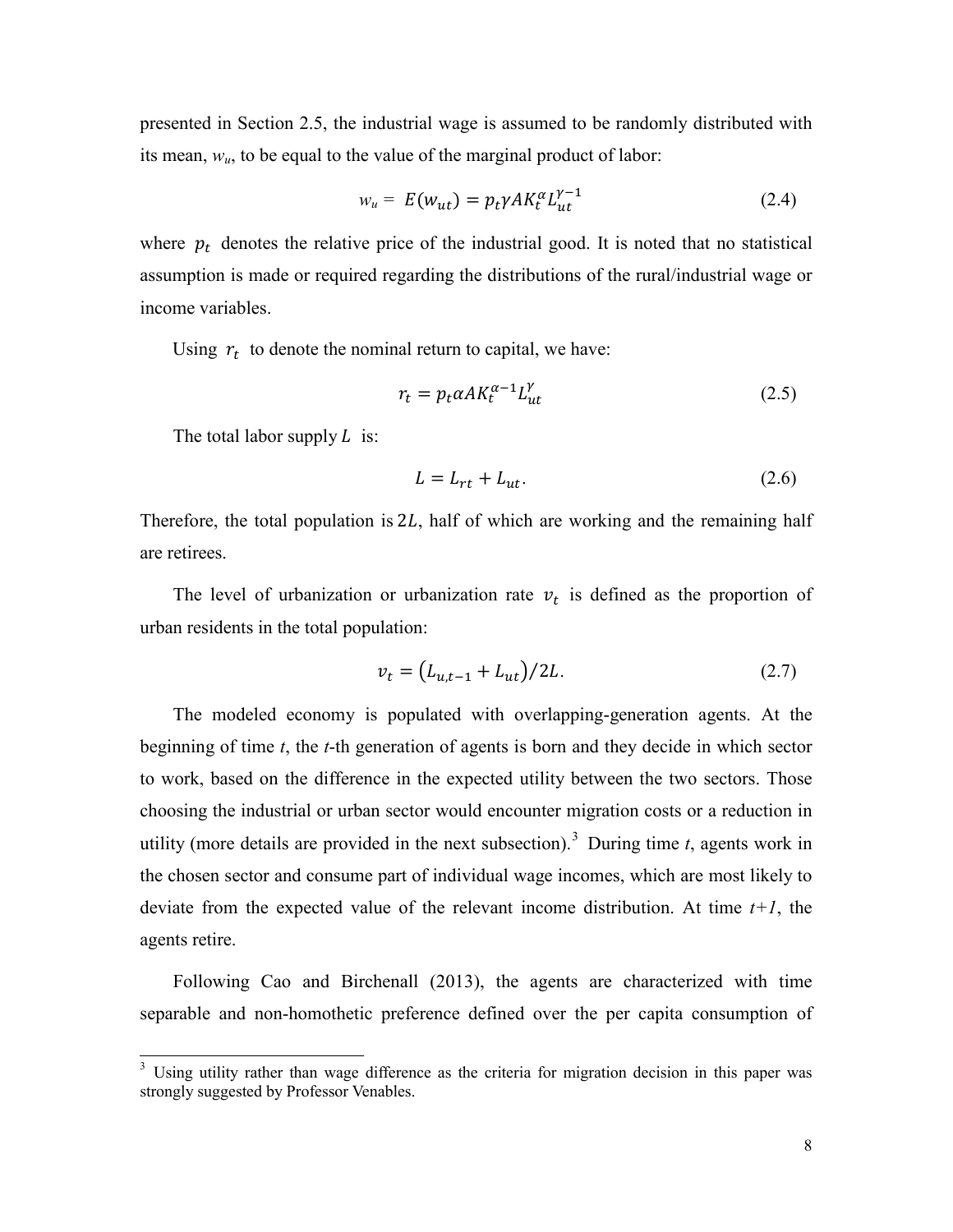agricultural and industrial goods:

$$
U_{i,t} = \mu ln(c_{i,r,t}^t) + (1 - \mu)ln(c_{i,u,t}^t) + \beta \left[\mu ln(c_{i,r,t}^{t+1}) + (1 - \mu)ln(c_{i,u,t}^{t+1})\right], \qquad i = r, u
$$
\n(2.8)

where  $c_{r,u,t}^{t+1}$  denotes the consumption of the industrial good (*u*) at time  $t+1$  by the *t*-th generation of agents working in the agricultural sector  $(r)$ . Other notations are defined similarly. The parameter,  $\beta$ , is the rate of time preference, and  $\mu$  is the utility weight of the agricultural good.

Agents make the migration decision and then the consumption decision. Conditional on his/her migration decision and realized wage or income,  $w_{it}$ , the agent maximizes expected utility  $E(U_{i,t}|w_{it})$  subject to the budget constraint:

$$
\frac{c_{i,r,t}^t}{p_t} + c_{i,u,t}^t + \frac{1}{r_{t+1}} \left( c_{i,r,t}^{t+1} + p_{t+1} c_{i,u,t}^{t+1} \right) = \frac{w_{it}}{p_t}.
$$
\n(2.9)

The solutions to the utility maximization problem are given by

$$
\begin{cases}\n c_{i,r,t}^t = \frac{\mu}{1+\beta} w_{it} \\
c_{i,u,t}^t = \frac{1-\mu}{(1+\beta)} \frac{w_{it}}{p_t} \\
c_{i,r,t}^{t+1} = \frac{\mu \beta r_{t+1}}{1+\beta} \frac{w_{it}}{p_t} \\
c_{i,u,t}^{t+1} = \frac{(1-\mu)\beta r_{t+1}}{(1+\beta)p_{t+1}} \frac{w_{it}}{p_t}\n\end{cases}
$$
\n(2.10)

Agent saving is:

$$
s_{it} = \frac{w_{it}}{p_t} - \frac{c_{i,r,t}^t}{p_t} - c_{i,u,t}^t = \frac{\beta}{1+\beta} \frac{w_{it}}{p_t}.
$$
 (2.11)

#### **2.2 Migration Decision**

Once an agent decides to migrate to the urban sector, he/she will not return to the rural area in the second period, because this will bring him/her no benefits at all but another set of migration costs. Agents know the expected wage in each sector and make the migration decision based on the difference in the expected utility between the two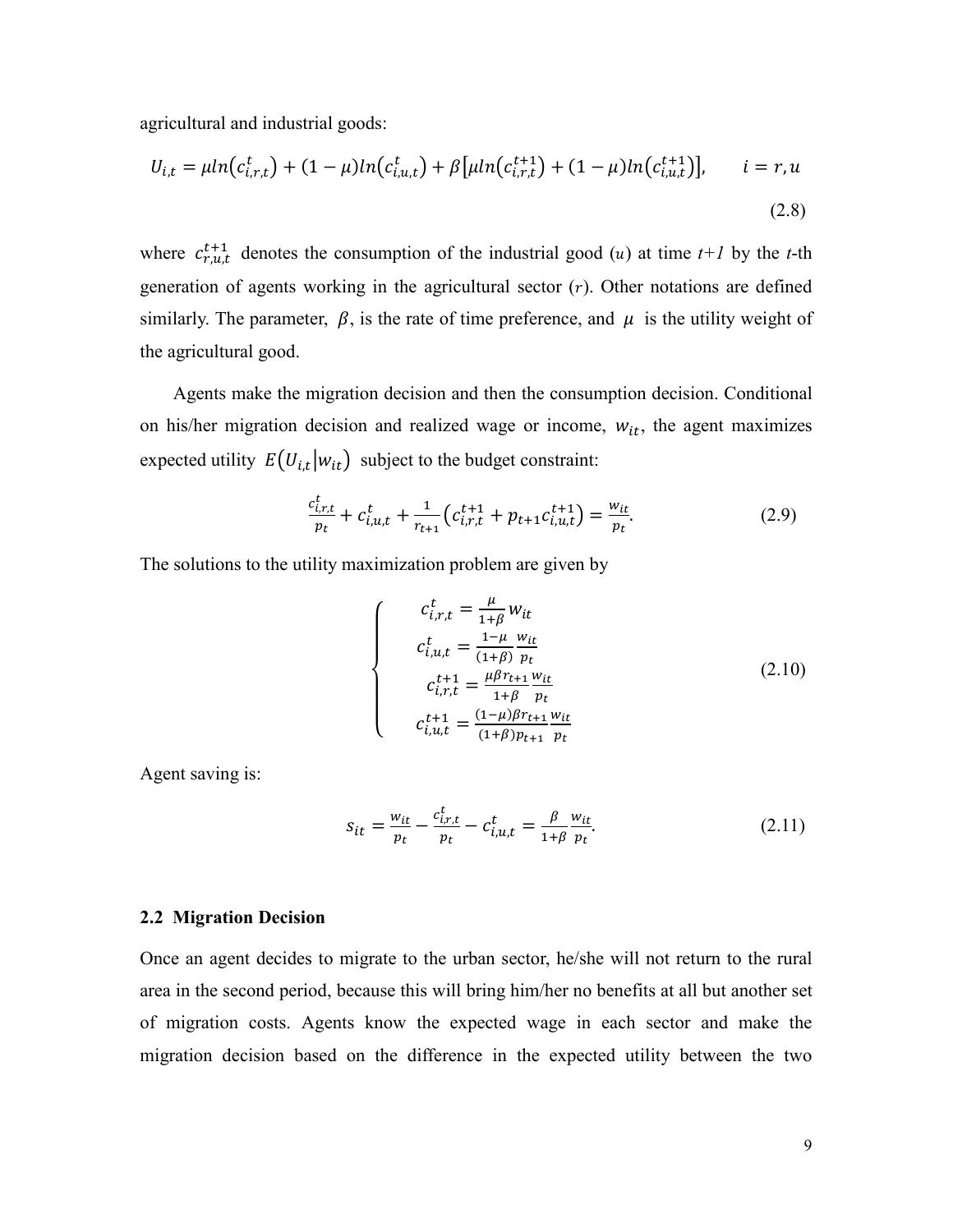sectors.<sup>[4](#page-9-0)</sup> By manipulating equation (2.10), it can be shown that this utility difference is equivalent to the difference between the expected wages. Therefore, in the absence of migration costs, labor migration will continue as long as  $E(w_{ut}) > E(w_{rt}).$ 

As argued by Sjaastad (1962), Harris and Todaro (1970) and Chau (1997), however, migration is not cost-free. In addition to the usual financial cost, migration may encounter psychological and search costs before relocation, loss of social capital and adjustment cost to the new living or working environment and intangible costs arising from life-style changes after relocation (Lewis 1954). In this paper, we use  $D$  ( $> 0$ ) to represent the reduction in the expected utility arising from both tangible and intangible migration costs. Thus, in equilibrium, we have:

$$
E(U_{r,t}) = E(U_{u,t}) - D \tag{2.12}
$$

Combining equation (2.12) with equations (2.8) and (2.10), we can obtain the labor market equilibrium condition as:

$$
E(w_{ut}) = \tau E(w_{rt})
$$
\n(2.13)

where  $\tau \triangleq exp[D/(1 + \beta)] > 1$ . Equation (2.13) is similar to an assumption made by Ros (2000, p. 71). But we derive it by solving the utility maximization problem. By coincidence,  $\tau$  is equivalent to the urban/rural wage or income ratio, as equation (2.13) shows. It is clear that the presence of migration costs has distributive implications. The larger the total migration cost,  $D$ , is, the larger  $\tau$  is, and the larger the urban-rural income gap would be. $5$ 

#### **2.3 Measure of Income Inequality**

Under our two-sector model, income inequality consists of three components: within-rural and within-urban inequalities plus the urban-rural income gap. Within-sector inequality exists because both agricultural and industrial wages are random variables and the actual wages for individual  $k$ , denoted by  $w_{itk}$ , usually deviate from their expected values such that:

<span id="page-9-0"></span><sup>&</sup>lt;sup>4</sup> This assumption was suggested by Professor Barro.  $\overline{a}$ 

<span id="page-9-1"></span><sup>&</sup>lt;sup>5</sup> For easy exposition, we refer to  $\tau$  as the migration cost hereafter in this paper.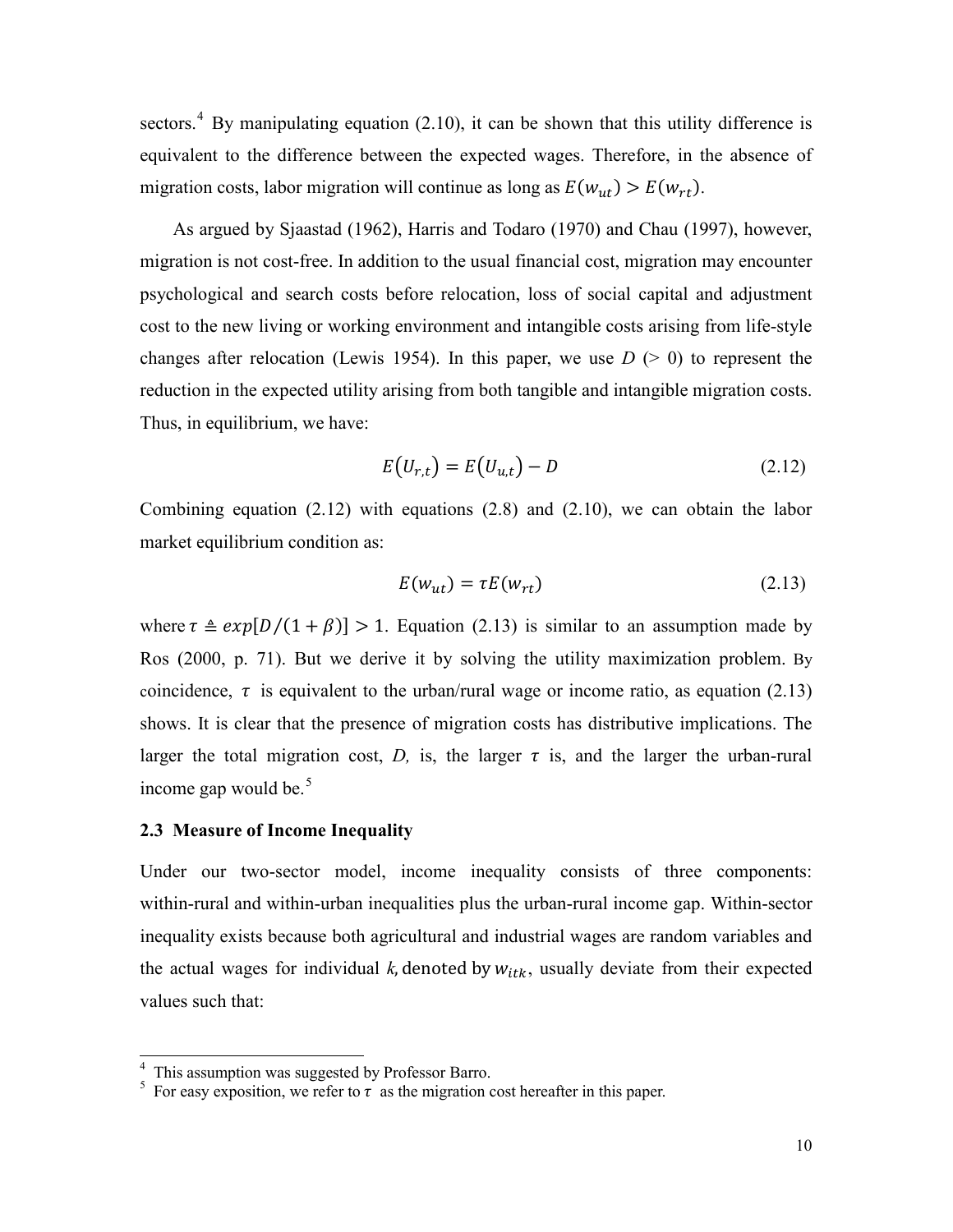$$
w_{itk} = E(w_{it}) + \varepsilon_{itk} = w_i + \varepsilon_{itk}, \quad i = u, r \tag{2.14}
$$

where  $E(\varepsilon_{itk}) = 0$ . Agents make migration decisions based on the difference between the expected wages (or, equivalently, the difference between the expected utilities), which are independent of the random variables,  $\varepsilon_{itk}$ .

Turning to inequality measurement, we make the following assumption.

**Assumption 1.** Inequality is measured by the Theil-L index (Theil 1967), with  $I_r$  and  $I_u$ , respectively denoting the within-rural and within-urban inequalities  $(I_i > 0, i = u, r)$ .

It is useful to note that the choice of the Theil-L index as the inequality indicator is driven by three considerations: maintaining consistency with the form of the social welfare function to be used later in this paper; its benign property of "clean" decomposition into three components mentioned at the beginning of Section 2.3, as shown by equation (2.15) or (2.16) below; and the high correlation between different indicators of inequality (see Shorrocks and Wan 2005).

Under Assumption 1, the overall inequality *I* can be written as (Shorrocks and Wan 2005, equation 3):

$$
I = (1 - v)I_r + vI_u + (1 - v)\ln\left(\frac{w}{w_r}\right) + v\ln\left(\frac{w}{w_u}\right) \tag{2.15}
$$

where *w* denotes the weighted average wage or income of  $w_r$  and  $w_u$ , with urban and rural population shares as weights. Combined with equation (2.13), equation (2.15) can be expressed as:

$$
I = (1 - v)I_r + vI_u + ln(1 - v + \tau v) - vln\tau.
$$
 (2.16)

In both equations (2.15) and (2.16), the first term on the right hand side represents the within rural inequality, the second term represents the within urban inequality and the remaining two terms represent the urban-rural gap or the between component of total inequality.

#### **2.4 Laissez-faire Equilibrium without Equity Consideration**

The first equilibrium refers to the product market for the agricultural output, which is consumed by agents who are born in the current and last period: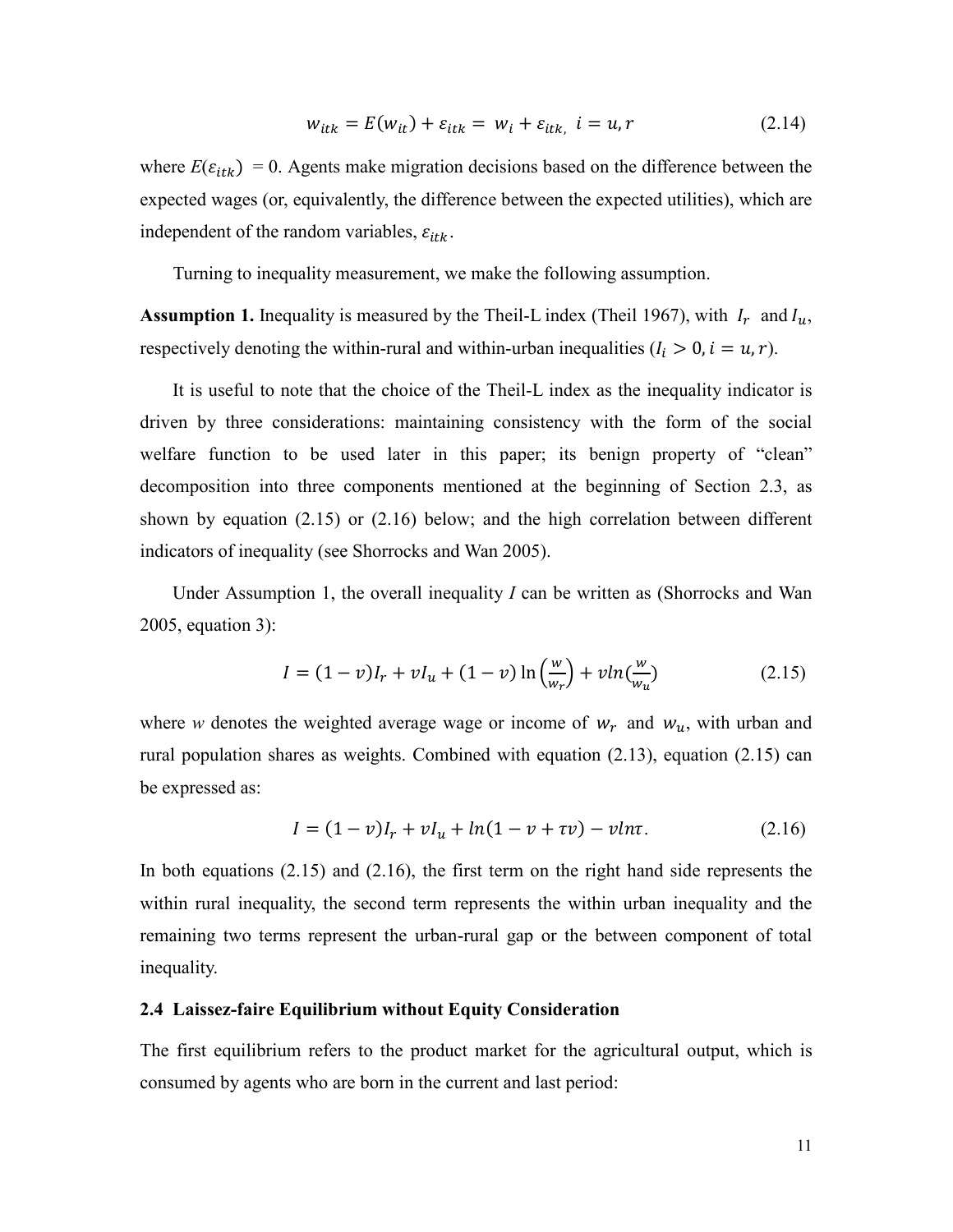$$
E(c_{r,r,t}^t)L_{rt} + E(c_{u,r,t}^t)L_{ut} + E(c_{r,r,t-1}^t)L_{r,t-1} + E(c_{u,r,t-1}^t)L_{u,t-1} = L_{rt}^{\eta} \quad (2.17)
$$

where  $c_{u,r,t-1}^{t}$  represents agricultural product that is consumed by generation *t-1* of the urban household at time *t*. Other notations in equation (2.17) are similarly defined. Now, equation (2.10) can be manipulated to obtain:

$$
(1 - g_t)^{\eta} L^{\eta - 1} = \frac{\mu}{1 + \beta} \Big\{ [(1 - g_t)E(w_{rt}) + g_t E(w_{ut})] + \frac{\beta r_t}{p_{t-1}} [(1 - g_{t-1})E(w_{r,t-1}) + g_{t-1} E(w_{u,t-1})] \Big\}
$$
\n(2.18)

where  $g_t (= L_{ut}/L)$  denotes the urbanization rate for the *t*-th generation.

The capital market equilibrium is given by the capital accumulation function:

$$
E(K_{t+1}) = E(s_{rt})L_{rt} + E(s_{ut})L_{ut}
$$
\n(2.19)

Re-write equation (2.19) into per capita form:

$$
p_t E(k_{t+1}) = \frac{\beta}{1+\beta} [(1 - g_t) E(w_{rt}) + g_t E(w_{ut})]
$$
 (2.20)

where  $k_t$  denotes capital stock per capita.

**Definition 1.** The general equilibrium of the two-sector economy,  ${k_t, v_t, g_t, w_{rt}, w_{ut}, p_t, r_t}$ , is characterized by equations (2.2), (2.4), (2.5), (2.13), (2.18), and (2.20).

The steady-state equilibrium can be obtained by solving the following equations:

$$
w_u = \tau w_r = \tau \eta (1 - v)^{\eta - 1} L^{\eta - 1}
$$
 (2.21a)

$$
w_u = p\gamma A k^{\alpha} v^{\gamma - 1} L^{\alpha + \gamma - 1}
$$
 (2.21b)

$$
r = p\alpha A k^{\alpha - 1} v^{\gamma} L^{\alpha + \gamma - 1}
$$
 (2.21c)

$$
(1 - v)^{\eta} L^{\eta - 1} = \frac{\mu}{1 + \beta} \left( 1 + \frac{\beta r}{p} \right) \left[ (1 - v) w_r + v w_u \right] \tag{2.21d}
$$

$$
pk = \frac{\beta}{1+\beta} [(1-v)w_r + vw_u]
$$
 (2.21e)

Equations (2.21a)-(2.21e) are the expressions, respectively related to the labor market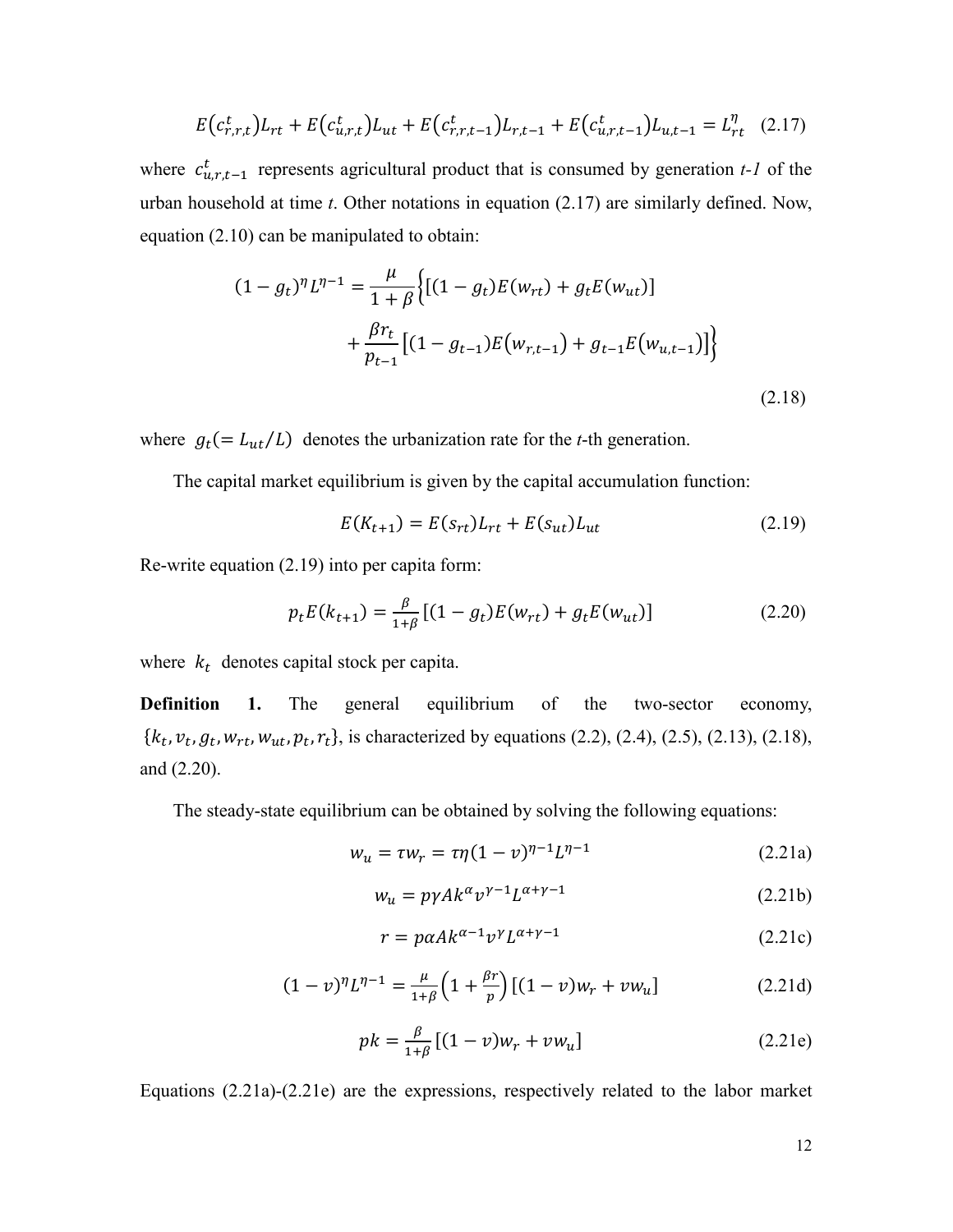equilibrium, the industrial product equilibrium, equilibrium for the nominal return to capital, the rural product equilibrium and the capital market equilibrium. It is useful to note that, in the steady state, the urbanization rate for the whole society is identical to the urbanization rate for the current generation, that is,  $v = g$ .

We can solve for  $\{k, v, r, p, w_u, w_r\}$  using equation (2.21). The solution for the steady-state urbanization is:

$$
v_{market} = \left[\frac{1+\beta}{\mu\eta} - 1 + \tau + \frac{\alpha}{\gamma} (1+\beta)\tau\right]^{-1} \left(\frac{1+\beta}{\mu\eta} - 1\right) = e/(e+\tau) \tag{2.22}
$$

where

$$
e = \left(\frac{1+\beta}{\mu\eta} - 1\right) / \left[1 + \frac{\alpha}{\gamma} (1+\beta)\right] > 0. \tag{2.23}
$$

It is not difficult to show that  $v'_{market}(\tau) < 0$ . Thus, the smaller the overall migration cost is, *ceteris paribus*, the higher the urbanization rate would be. Specifically, we have  $v_{market}(\tau = \infty) = 0$ , and  $v_{market}(\tau = 1) = \varphi < 1$ . These results are in line with intuitions and expectations. In particular, the last result is consistent with reality in the sense that the agricultural sector exists in all economies almost without any exception. In fact, even city states such as Hong Kong, China and Singapore retain agriculture as a minor sector of their economies.

#### **2.5 Socially Optimal Equilibrium with Equity Consideration**

A social planner who maximizes social welfare may well incorporate income inequality into her/his objective function. For example, many national governments, civil societies and international institutions take inclusive growth as their overarching goal, forcefully demonstrating the importance of the inequality issue in the context of policy making. Consequently, we use the following social welfare function of Sen and Foster (1997) to represent the objective function of the social planner:

$$
SW = w \exp(-I) = [(1 - v)w_r + vw_u]exp(-I), \qquad (2.24)
$$

subject to:

$$
w_r = \eta (1 - v)^{\eta - 1} L^{\eta - 1}
$$
 (2.25a)

$$
w_u = p\gamma A k^{\alpha} v^{\gamma - 1} L^{\alpha + \gamma - 1}
$$
 (2.25b)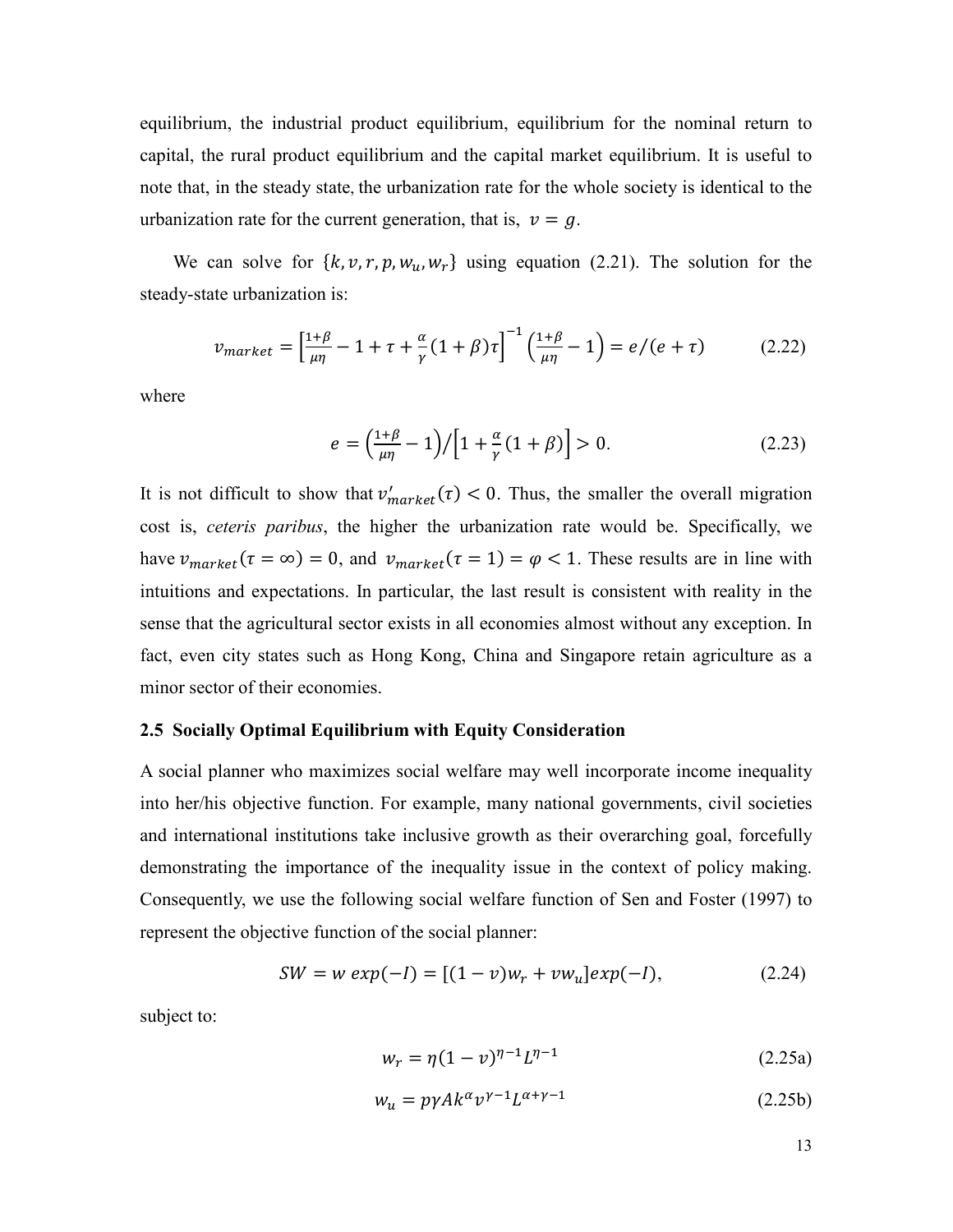$$
r = p\alpha A k^{\alpha - 1} v^{\gamma} L^{\alpha + \gamma - 1}
$$
 (2.25c)

$$
(1 - v)^{\eta} L^{\eta - 1} = \frac{\mu}{1 + \beta} \left( 1 + \frac{\beta r}{p} \right) \left[ (1 - v) w_r + v w_u \right] \tag{2.25d}
$$

$$
pk = \frac{\beta}{1+\beta} [(1-v)w_r + vw_u]
$$
 (2.25e)

Substituting equation (2.25) into equation (2.24), after some manipulations, the social welfare function of equation (2.24) can be expressed as:

$$
SW(v) = exp[ln\eta + (\eta - 1)lnL - I_r] exp[\Pi(v)] \qquad (2.26)
$$

where

$$
\Pi(v) = (\eta - 1 + v) \ln(1 - v) + v \ln v - v \ln v + v(I_r - I_u)
$$
 (2.27)

and  $e$  is defined by equation (2.23). The first-order condition for maximizing equation (2.26) with respect to *v* is:

$$
\Pi'(v) = I_r - I_u + \ln e - 1 + \ln(1 - v) - \ln v - \frac{\eta - 1 + v}{1 - v} = 0 \tag{2.28}
$$

It can be shown that  $\Pi'(v=0) \to +\infty$ ,  $\Pi'(v=1) \to -\infty$ , and  $\Pi''(v) = -\frac{1-v+\eta}{v(1-v)^2} < 0$ . In other words,  $\Pi'(v)$  is monotone decreasing in *v*, from being positive to negative. Thus, there exists a unique and socially optimal urbanization rate  $v_{social}$  at which  $\Pi'(\nu_{social}) = 0$ .

In the absence of an explicit solution for the socially optimal urbanization rate, it is still possible to compare it with the optimal urbanization rate under Laissez-faire. This comparison is given by Proposition 1:

**Proposition 1.** Whether the socially optimal urbanization rate is larger than the Laissez-faire counterpart depends on the values of the within urban inequality,  $I_u$  and the migration cost,  $\tau$ :

a. When  $I_u \leq I_r - \eta(1 + e)$ , that is, when the within urban inequality is sufficiently small, the socially optimal urbanization rate is always larger than the Laissez-faire counterpart;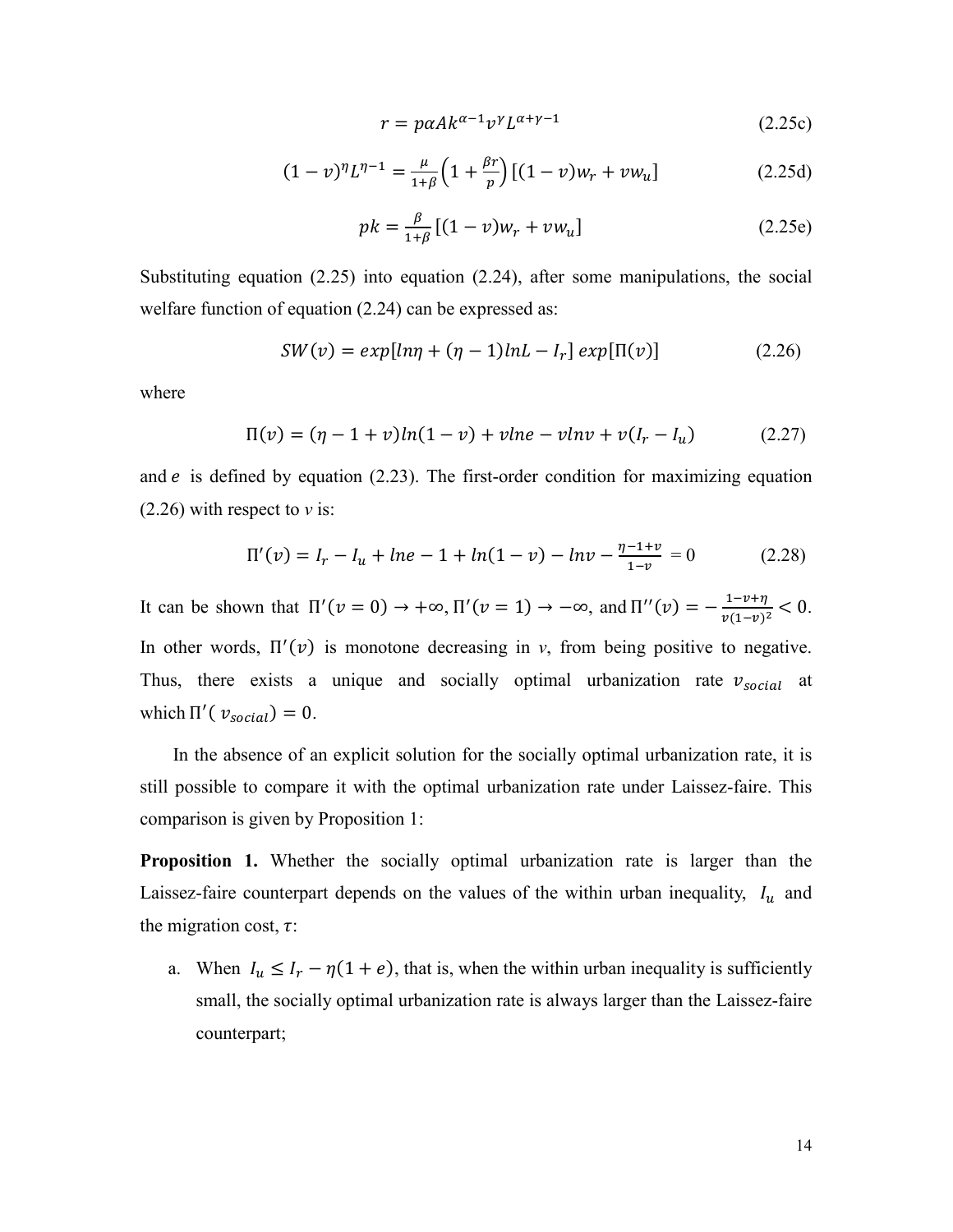b. When  $I_u > I_r - \eta(1 + e)$ , for every  $I_u$ , there exists a threshold value of  $\tau^*$ that makes no difference between the two urbanization rates. When  $\tau \geq \tau^*$ , the socially optimal urbanization rate is larger, and *vice versa*.

#### **Proof:**

Because  $\Pi'(v)$  is monotone decreasing in *v* and  $\Pi'(v_{social}) = 0$ , the comparison simply requires checking whether  $\Pi'(v_{market}) > 0$ , or, equivalently,  $v_{market}$  is to the left of  $v_{social}$ . If either of these conditions holds then  $v_{market} < v_{social}$ , and *vice versa*.

Combining equations (2.22) and (2.28), we have:

$$
\Pi'(v_{market}) = I_r - I_u - \eta + ln\tau - \frac{\eta e}{\tau}
$$
\n(2.29)

Obviously,  $ln\tau - \frac{\eta e}{\tau}$  is monotone increasing in  $\tau$ , so  $\Pi'(v_{market})$  is also monotone increasing in  $\tau$ .

When  $I_u \leq I_r - \eta(1 + e)$ , using equation (2.29) we obtain:

$$
\Pi'(v_{market}) \geq ln\tau + \left(1 - \frac{1}{\tau}\right)\eta e \tag{2.30}
$$

Because  $\tau \geq 1$ , we have  $\Pi'(v_{market}) \geq 0$ . Therefore, the socially optimal urbanization rate is larger than or equal to that in the Laissez-faire case.

When  $I_u > I_r - \eta(1 + e)$ , we have  $\Pi' [v_{market}, (\tau = 1)] = I_r - I_u - \eta - \eta e < 0$ . It is also noted that  $\Pi' [v_{market}, (\tau \to \infty)] \to +\infty$ . Therefore, there exists a threshold value  $\tau^*$  such that  $\Pi' [v_{market}, (\tau = \tau^*)] = 0$ . When  $\tau > \tau^*$ , we have  $\Pi' (v_{market}) > 0$  which means that the socially optimal urbanization rate is larger than the Laissez-faire counterpart; and *vice versa*. Q.E.D.

It appears that Proposition 1 is quite intuitive and makes sense. When the within urban inequality is sufficiently low, the social planner with equity consideration has strong incentives to move rural residents to the urban area to improve the overall income distribution, resulting in a higher urbanization rate than otherwise. Conversely, when the within urban inequality is not very low, the social planner is less incentivized to intervene in the urbanization process, especially when the overall migration cost, or, equivalently, the urban-rural income gap, is small. A small urban-rural gap means small efficiency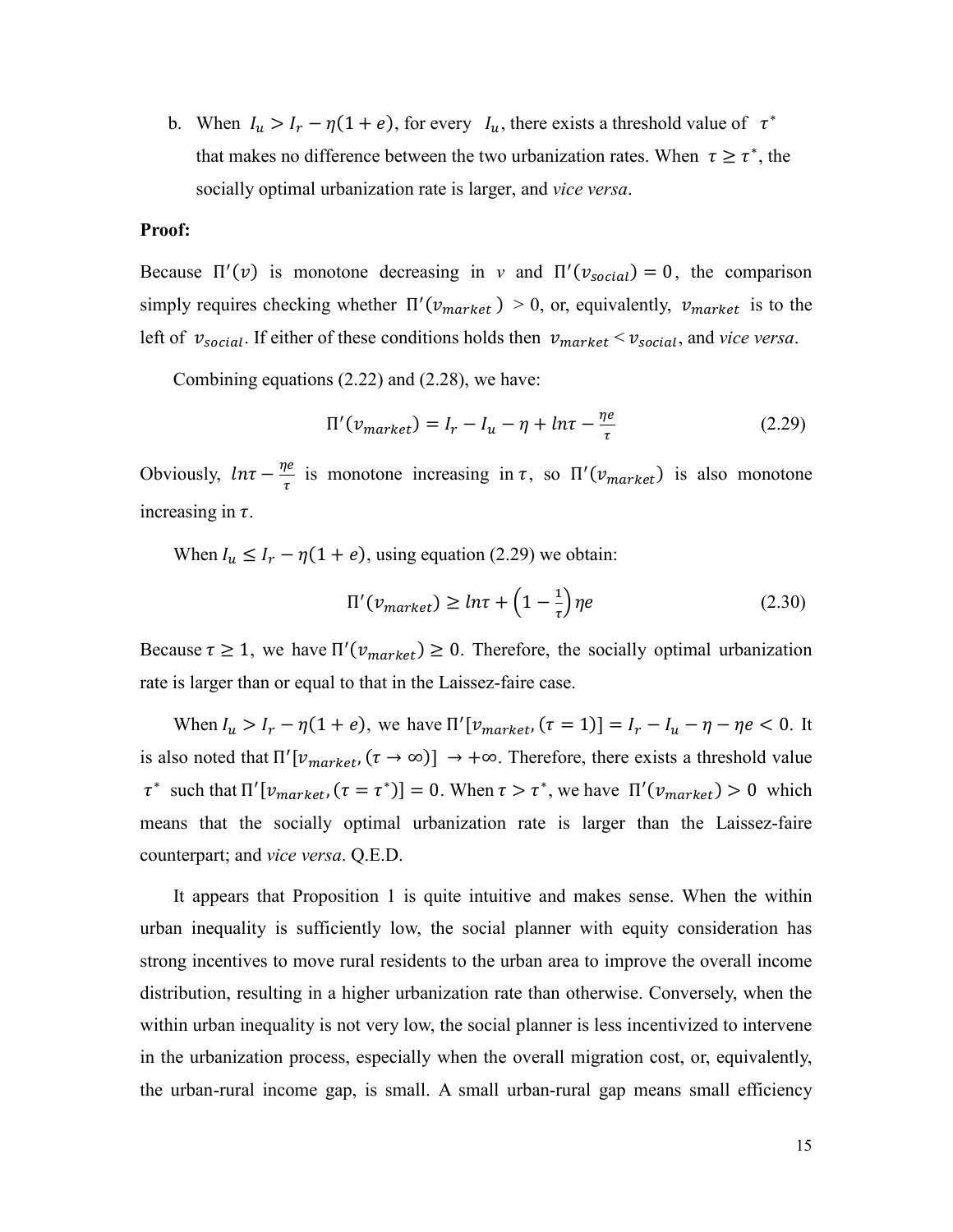gains from urbanization. Furthermore, a small migration cost means less necessity for government interventions. In this case, the government can take a neutral position and let urbanization proceed naturally (i.e., driven by market forces). On the contrary, if the overall migration cost or, equivalently, the urban-rural gap is large, it is justified for the social planner to promote urbanization for welfare gains because urbanization or migration, in this case, not only helps increase aggregate productivity but also has the potential to significantly bridge the urban-rural income gap, a significant component of total inequality in many developing economies (Shorrocks and Wan 2005, Young 2013). As a consequence, the urbanization rate would be higher than that under Laissez-faire.

#### **3. Empirical Evidence**

The PRC offers an excellent opportunity to examine the equity consideration-urbanization relationship using panel data. Migration cost, especially its intangible component in the form of household registration, has been quite high. On the other hand, the PRC has been experiencing rapid urbanization as well as dramatic changes in inequality along different dimensions in the last four decades (Wan 2007, 2008, 2013). However, not until the late 1990s did the central or local governments gradually began to devote serious attention to the distributional issue. In addition, significant heterogeneity or variations exist across provinces in terms of the speed or level of urbanization, and the seriousness of the inequality issue. These rich variations across space and over time, particularly those in the timing of equity consideration by different provinces, constitute a unique laboratory, helping both the identification and estimation of the relationship between urbanization and equity consideration.

#### **3.1 Modeling Strategy and Data**

Given our research focus, the empirical model is specified as:

$$
v_{it} = \beta_0 + \beta_1 E_{it} + \gamma X_{i,t} + \phi_i + \varphi_t + \mu_{it}
$$
\n(3.1)

where *i* indexes province; *t* indexes year;  $E_{it}$  indicates equity consideration by provincial governments;  $X_{i,t}$  denotes control variables;  $\phi_i$  represents the provincial fixed effect;  $\varphi_t$  the year fixed effect; and  $\mu_t$  represents random error.

16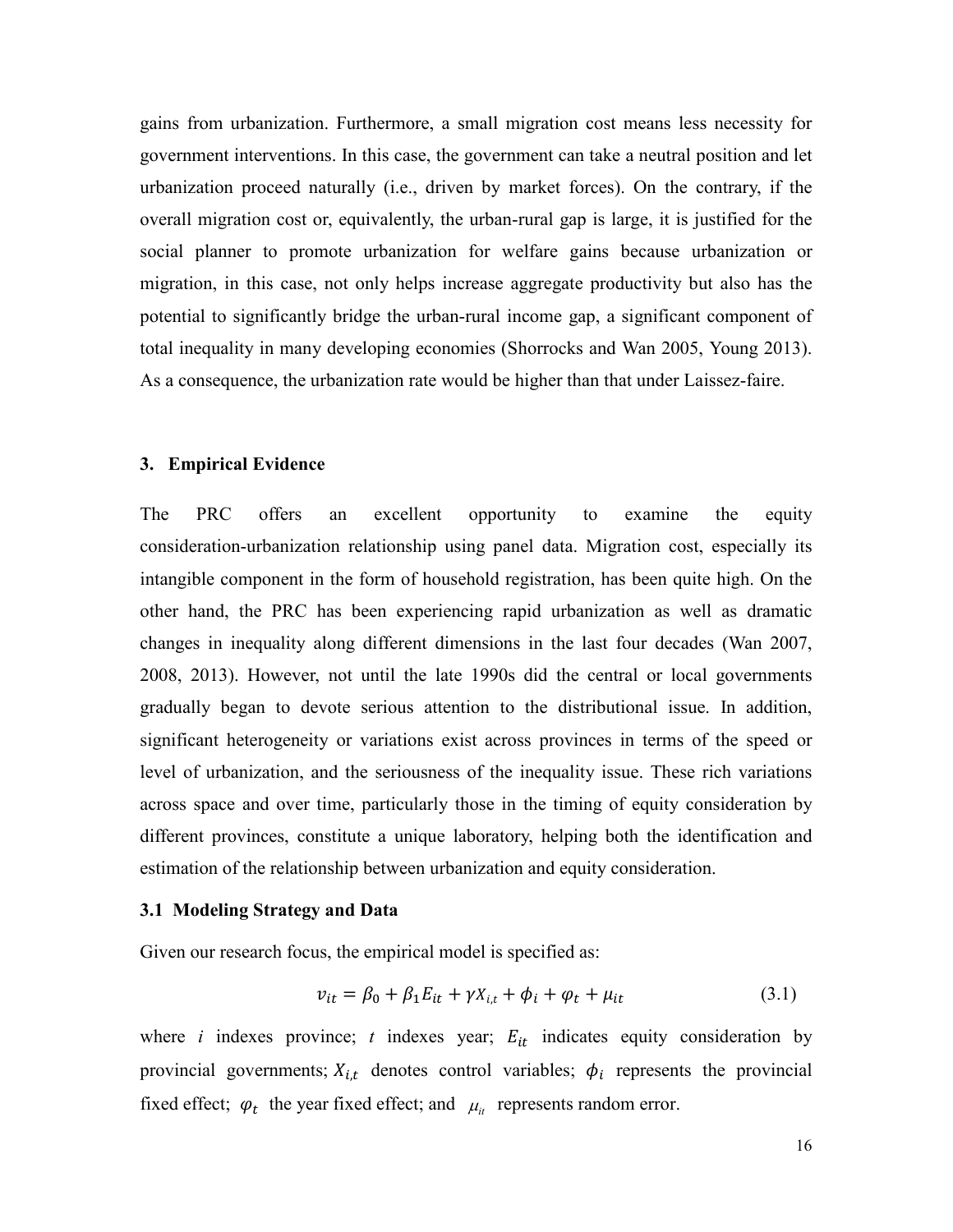The model of equation (3.1) will be applied to the provincial panel data from the PRC. The urbanization rate is defined as the proportion of urban residents.<sup>[6](#page-16-0)</sup> Migrants, of the order of 270 million now, were counted as urban residents so long as they lived or worked in a city or town for six months or more in a year. Note that large-scale migration in the post-reform period of the PRC only began in the mid-1990s because food, clothing and other rations strictly prohibited population movements until the early 1990s. Mainly for this reason, the data are limited to the period of 1991-2010 (the latest we could obtain data for several variables).

The key variable of equity consideration is defined as a dummy variable, taking value 1 if a provincial government considered the distributional issue in setting its policies and strategies, and 0 otherwise. The values of equity consideration are determined by searching for equity-related words in the annual reports delivered by provincial governors at the provincial People's Congress, usually held in March of each year.<sup>[7](#page-16-1)</sup> Entitled "Annual Report on Socio-economic Development and Planning" (hereafter, the Planning Report), the most important government document in any context, it reviews achievements in the previous year and sets out development objectives and crucial targets for the current year.

Unfortunately, for some provinces pre-1999 Planning Reports are not available to us. The corresponding observations for equity consideration are set to be 0. This is justified on two accounts. First, local governments draw up their reports by following the templates of the central government Planning Report, which never mentioned equity or distributional issues before 1999. Second, based on the 180 Planning Reports for 1991-1999 that are available to us, only four reports mentioned distributional issues.

<span id="page-16-0"></span><sup>6</sup> There are two sets of population data in China: the resident and the *Hukou* populations. According to the NBS (various years), all post-1981 observations refer to the resident population who stayed in the relevant locations for six months or more, and the observations up to 1981 refer to the population with formal *Hukou* status. Since rural-urban migration did not occur in China until after the early 1990s, the official population data used in this paper are consistent.

<span id="page-16-1"></span><sup>&</sup>lt;sup>7</sup> The words include "narrowing down the income gap", "devoting efforts to increase the income of the middle- and low-income group", "inequality", "income distribution", "poverty", "poor" and the like.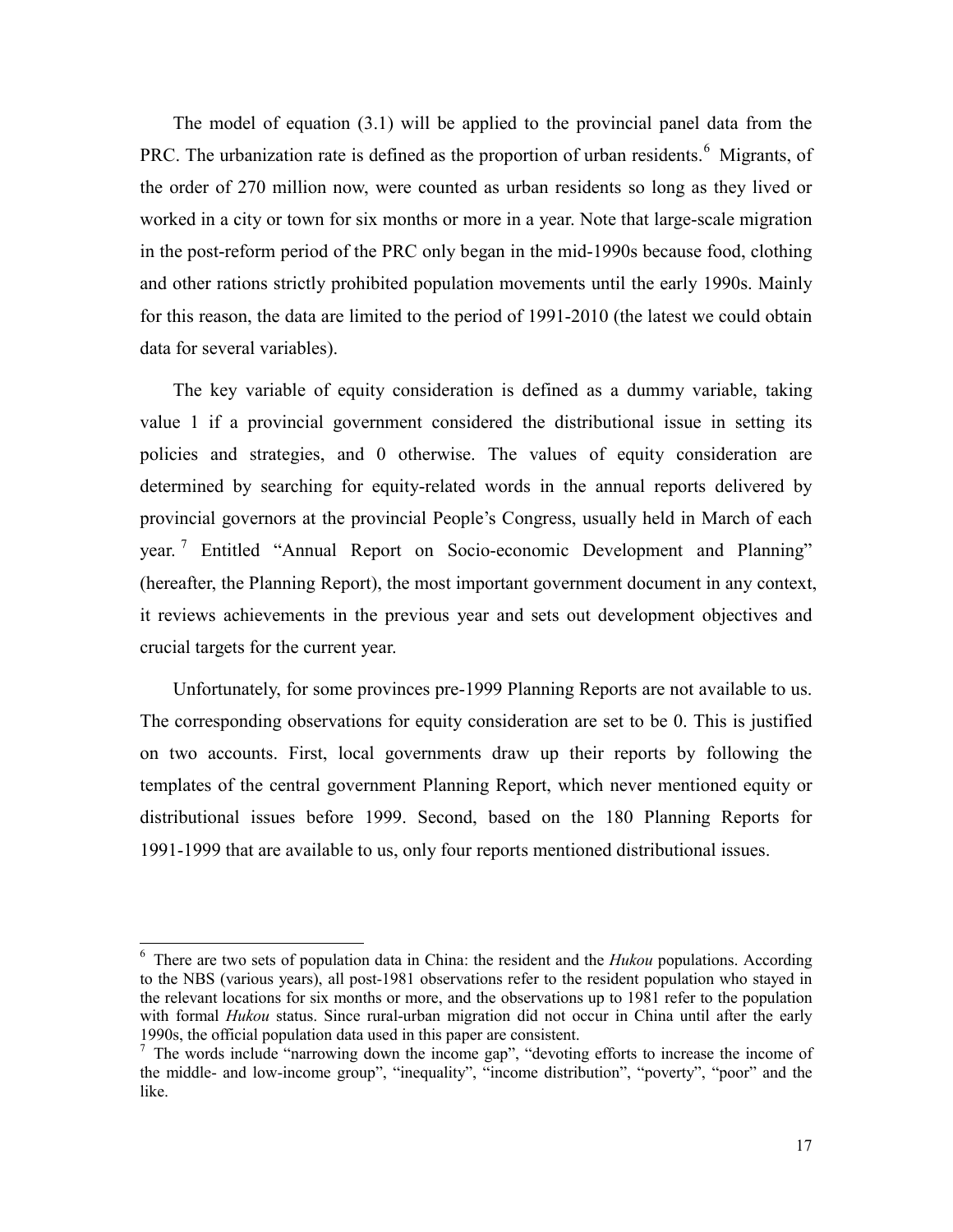Turning to the control variables, it is rather surprising to find that previous efforts to model determinants of urbanization are scarce, despite considerable literature on urban concentration (Hofmann and Wan 2013). Notable exceptions are Pandey (1977) and Moomaw and Shatter (1996). The independent variables used by Pandey (1977) include population density, industrialization (as measured by non-agricultural employment), cropping intensity (as a proxy for agricultural development), per worker income, literacy rate, and population growth. In addition to these variables, Moomaw and Shatter (1996) included export orientation, foreign assistance, and political factors. The classic dual-economy models highlight the effects of trade, migration restrictions, the urban-rural gap and infrastructure on migration flows (Harris and Todaro 1970; Renaud 1981).

It is worth noting some of the prominent studies on determinants of urban concentration or primacy. Krugman (1991) examined the conditions under which manufacturing and population agglomerations concentrated in one region, rather than spreading over several regions. Black and Henderson (1999) emphasized the importance of knowledge accumulation in driving city expansions.

Based on the above literature and data availability (all data are from the National Bureau of Statistics (NBS), unless indicated otherwise), the following control variables are included in the model of equation (3.1): *Education and health care spending* per capita, measured in Yuan (in logarithms); *Industrial concentration* measured by the provincial share in the national industrial output; *GDP per capita* in Yuan (in logarithms); *Rural income*, measured as net rural income per capita in Yuan as a proxy for agricultural development (in logarithms); Foreign direct investment or *FDI per capita*, converted into Yuan using official exchange rates (in logarithms); *Industrial employment share* in the provincial total labor force, measured in percentage; *Infrastructure*, measured by the ratio of the length of railways and highways to provincial land area (Km/Km<sup>2</sup>); *Schooling*, defined as the average years of schooling; *Income gap*, defined as the urban-rural income ratio; *Population density*, defined as the number of persons per square kilometer; *Population growth*, measured as the percentage growth rate of provincial population. All nominal money variables were appropriately deflated.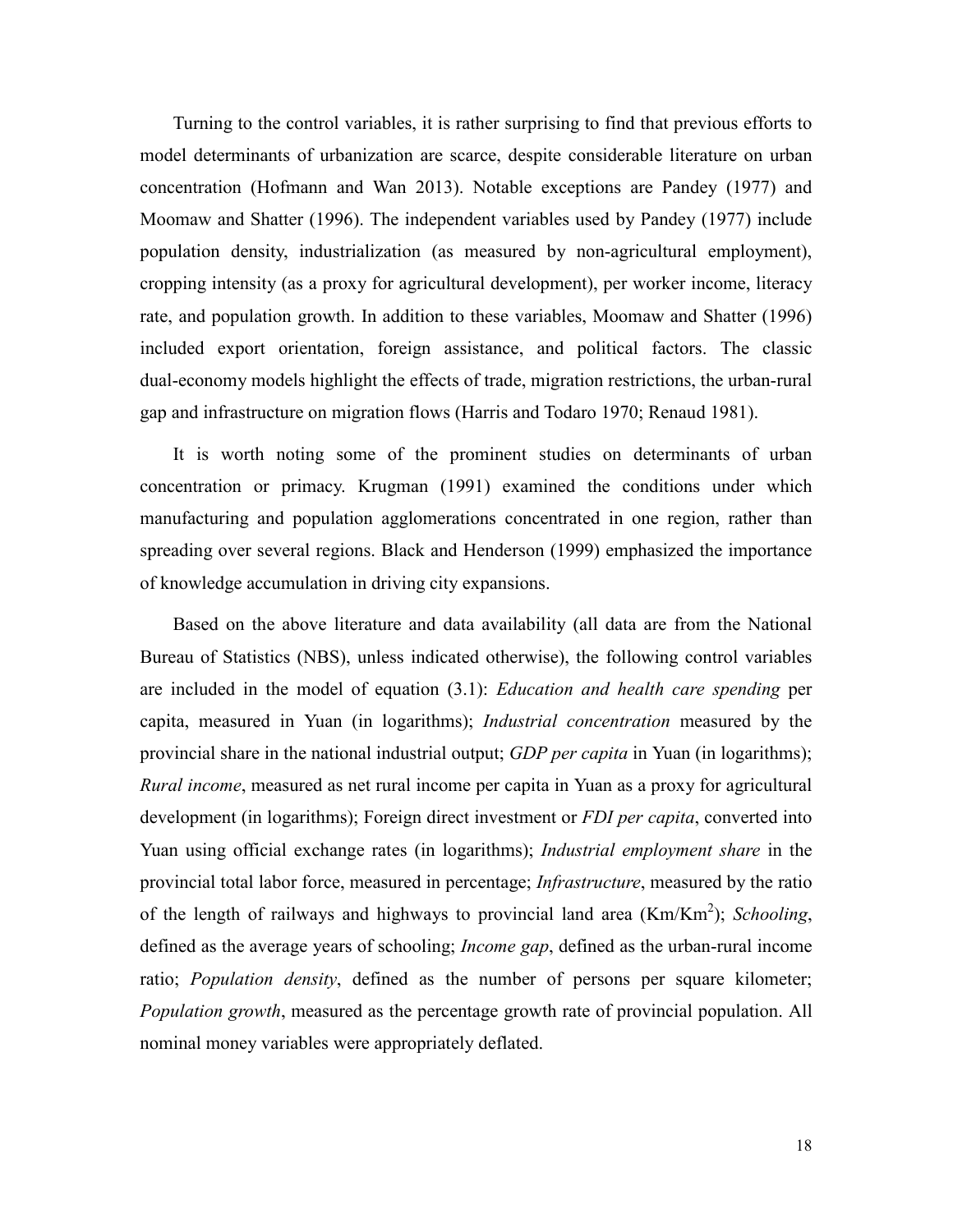One important determinant of urbanization that has been overlooked in previous empirical studies is food availability, which strictly binds the level of urbanization (Zhang and Wan 2015). Since the founding of the PRC, food self-sufficiency has been one of the top priorities of the government. Even in the mid-1990s, the provincial governor's "grain bag responsibility system" was instituted to ensure self-sufficiency of staple food items within each province. This system has been in place since then and was recently re-emphasized by the current leadership. For this reason, *Grain* defined as per capita grain output (Kg/head) is added to the model or equation  $(3.1)$ .

Furthermore, the initial urbanization level in 1983 could be added to accommodate possible convergence or divergence in urbanization. Because the initial urbanization level is perfectly collinear with the provincial fixed effect, we interact it with the time trend variable and include this interactive variable in the model, potentially capturing the effect of time-varying convergence or divergence in urbanization. Table 3.1 presents the summary statistics.

| Variables                             | Obs | Mean  | <b>SD</b> | Min     | Max   |
|---------------------------------------|-----|-------|-----------|---------|-------|
| <b>Urbanization Rate</b>              | 525 | 42.93 | 17.49     | 15.85   | 88.95 |
| <b>Equity Consideration</b>           | 550 | 0.22  | 0.42      | 0.00    | 1.00  |
| In (Education & Health Care Spending) | 516 | 4.81  | 0.74      | 3.43    | 7.32  |
| Industrial Concentration              | 580 | 3.28  | 3.02      | 0.02    | 12.29 |
| In (GDP per capita)                   | 580 | 8.39  | 0.77      | 6.80    | 10.44 |
| In (Rural Income)                     | 580 | 7.13  | 0.53      | 6.10    | 8.67  |
| ln (FDI per capita)                   | 560 | 3.18  | 1.63      | $-1.95$ | 6.61  |
| <b>Industrial Employment Share</b>    | 580 | 23.69 | 10.54     | 3.68    | 59.04 |
| Infrastructure                        | 558 | 0.44  | 0.35      | 0.02    | 1.97  |
| Schooling                             | 560 | 7.54  | 1.16      | 4.61    | 11.17 |
| Income Gap                            | 576 | 2.69  | 0.78      | 0.26    | 4.76  |
| <b>Population Density</b>             | 580 | 5.18  | 1.51      | 0.61    | 8.20  |
| Population Growth                     | 579 | 7.37  | 4.21      | $-3.24$ | 17.04 |
| Grain                                 | 580 | 0.37  | 0.18      | 0.04    | 1.31  |

**Table 3.1: Summary Statistics**

Sources: China Compendium of Statistics 1949-2008 (NBS 2010) and China Statistical Yearbooks (NBS various years).

#### **3.2 Model Estimation and Empirical Results**

Three estimation issues deserve separate discussions. First, according to the theoretical model, equity consideration by policymakers affects urbanization. On the other hand,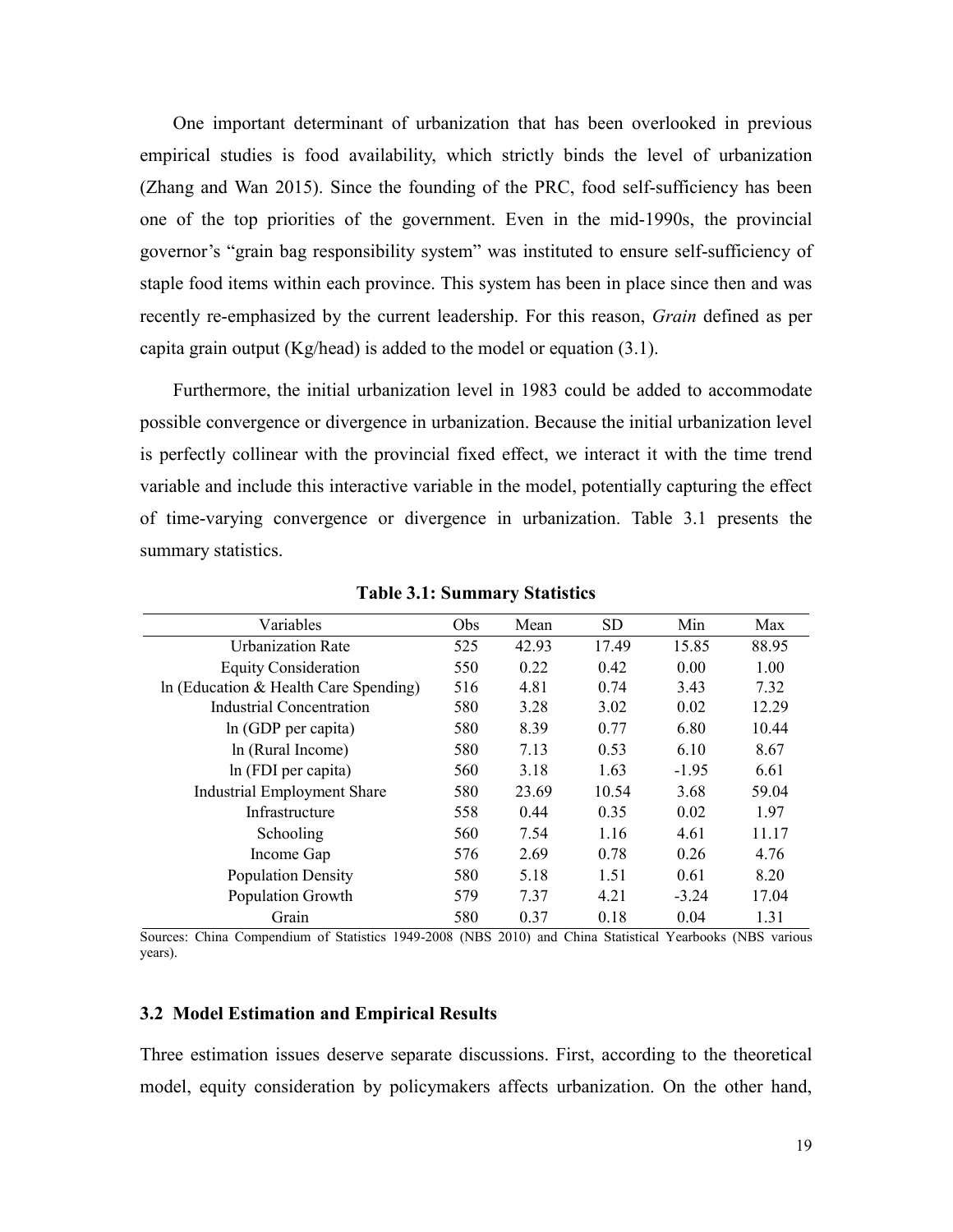governments of more urbanized provinces might be more capable, at least financially, to tackle inequality. Therefore, reverse causality from urbanization to equity consideration might be an issue with our empirical model defined by equation (3.1). This possible endogeneity will be dealt with later. To alleviate possible endogeneity in general, we lag all independent variables except the variable of equity consideration by one year in all models to be estimated. The key variable of equity consideration is not lagged because the Planning Reports are delivered early in the year. Thus, the current level of urbanization is unlikely to generate any impact on the equity variable.

Second, the error term may suffer from both heteroskedasticity and autocorrelation. For instance, if a given shock hits a province, its impact often lasts for several periods. To account for these, we cluster errors at the province level and use heteroskedascity and autocorrelation robust standard errors.

Third, the regressions include possibly non-stationary variables such as per capita GDP, industrialization, foreign direct investment, education and road infrastructure. Although non-stationarity constitutes a possible concern, our analysis uses a panel of 31 provinces spanning 20 years. This implies that the variations used to estimate the coefficients of interest mainly come from cross-province differences, rather than variations over time. Nevertheless, we follow McCoskey and Kao (1999) and test for co-integration of the most encompassing model or model (14) in Table 3.2 (see below). Many co-integration tests are available in the literature. See Baltagi and Kao (2000) and Breitung and Pesaran (2005) for surveys. Since unbalanced panel data are used in this paper, the Fisher-type test is preferred (see Stata manual and Choi 2001). Using this test procedure, the residual of model (14) in Table 3.2 is found to be stationary under all possible lengths of lag<sup>[8](#page-19-0)</sup>.

The empirical results are presented in Table 3.2. Column (1) only includes the key variable of equity consideration and in subsequent models the control variables are added one by one. It is clear that equity consideration is found to be positively correlated with

<span id="page-19-0"></span><sup>&</sup>lt;sup>8</sup> For lag lengths of 1-6 years, the test statistic (inverse  $\chi^2$ ) values are respectively 109.14, 90.18, 82.73, 61.26, 55.66 and 39.34, all indicating rejection of unit roots. The test becomes infeasible with lag length exceeding 6.  $\frac{1}{c}$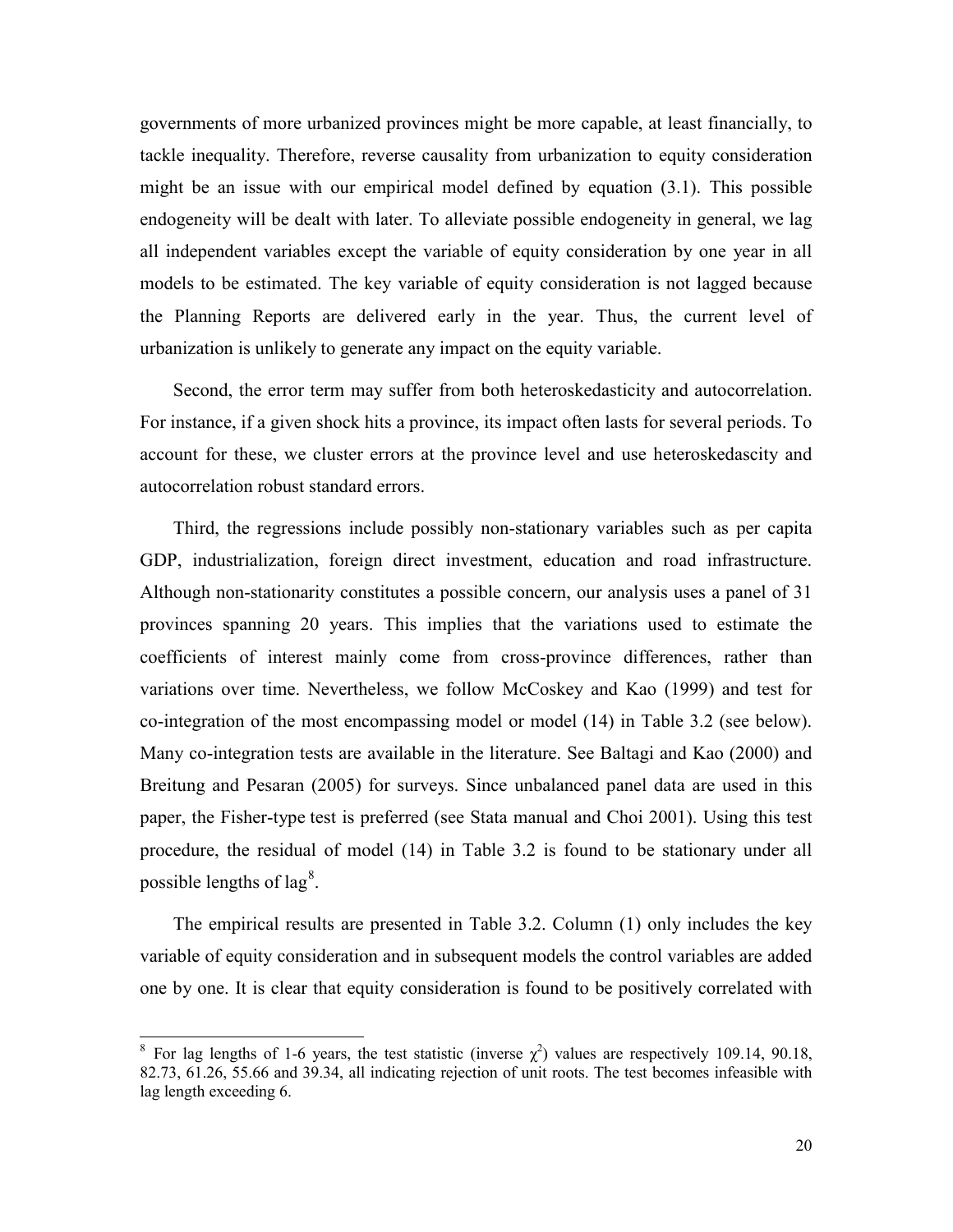urbanization under every model in Table 3.2. Particularly worth noting is that the magnitude of the coefficient estimates for the equity variable is fairly stable, varying within a small range of 1.83-2.16 among the significant estimates. The insignificance of equity consideration in columns  $(1)-(5)$  of Table 3.2 is most likely to be caused by omission of relevant variables. These results indicate that where governments paid attention to the equity or inequality issue, the level of urbanization would be higher, by a margin of about 2 percentage points.

The signs of estimated coefficients for most control variables are as expected. For example, the initial urbanization level (interacted with time trend) is found to be negatively correlated with urbanization rate, implying convergence with time-varying speed. FDI is positively correlated with urbanization, reflecting the anticipated impact of globalization. As a matter of fact, the megacity of Shenzhen would not have been created or developed so fast in the absence of the PRC's globalization strategy. Also, in line with a priori expectation, more developed provinces with higher per capita GDP are more urbanized.

The insignificance of some of the parameters in Table 3.2 may be caused by omission of relevant variables in earlier models and multicollinearity in latter models. For example, the parameter estimates for infrastructure are insignificant under models (11)-(14) although it is always positive. As shown in Section 4 below, road density is positively and significantly affected by equity consideration. In other words, equity consideration and infrastructure are collinear which may have undermined the significance of the latter variable. As another example, the coefficient estimates for the spatial agglomeration variable (industrial concentration) are all insignificant and mostly negative. This can be caused by the high correlation between industrial concentration, GDP per capita and industrial employment share. These latter two variables are likely to capture the effect of spatial agglomeration too. After controlling for these two variables, industrial concentration may well reflect capital allocation across provinces or capital intensity. As many studies suggest (e.g., Hicks 1932; Acemoglu 2002, 2007), technical progress in more capital-intensive provinces tend to be capital-biased, leading to substitution of labor by capital. For a given economic structure and per capita GDP (both are controlled in our models), more capital-intensive provinces are expected to employ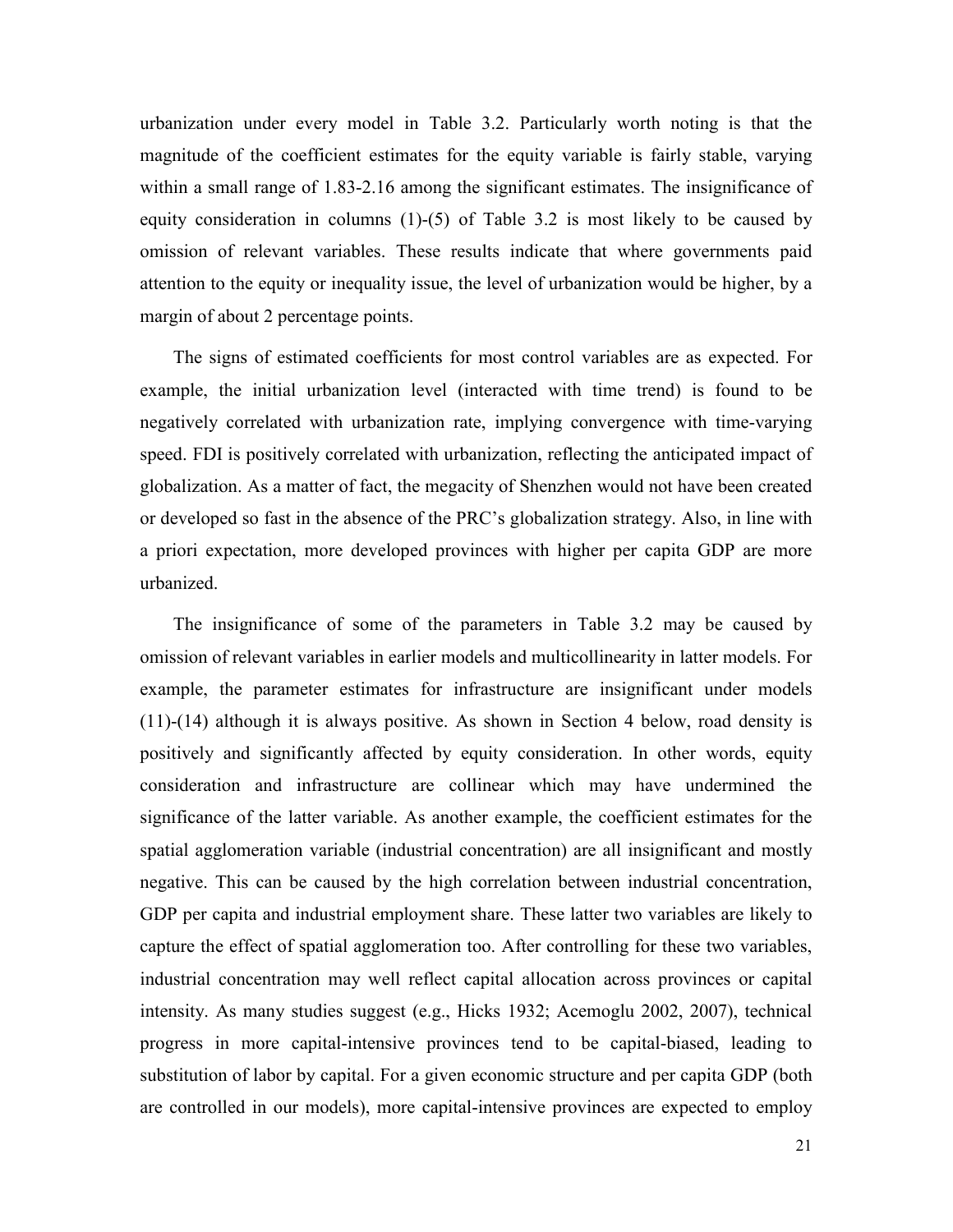less labor than others, implying less migration or lower urbanization. These perhaps help explain why the coefficient estimates of industrial concentration turned out to be negative in Table 3.2.

| <b>Urbanization Rate</b>                      | (1)            | (2)               | (3)                | (4)                | (5)                 | (6)                 | (7)                |
|-----------------------------------------------|----------------|-------------------|--------------------|--------------------|---------------------|---------------------|--------------------|
| <b>Equity Consideration</b>                   | 1.45<br>(1.31) | 1.83<br>(1.51)    | 2.26<br>(1.86)     | 2.04<br>(1.59)     | 2.25##<br>(1.39)    | 1.84*<br>(1.08)     | 1.99*<br>(1.10)    |
| Initial<br>Urbanization*Trend                 |                | $-0.02$<br>(0.02) | $-0.02$<br>(0.02)  | $-0.02$<br>(0.02)  | $-0.03*$<br>(0.02)  | $-0.03$<br>(0.02)   | $-0.02$<br>(0.02)  |
| L. In (Education $&$<br>Health Care Spending) |                |                   | $-3.42$<br>(14.80) | $-3.66$<br>(15.05) | $-13.85$<br>(16.44) | $-10.63$<br>(13.69) | $-9.62$<br>(13.00) |
| L. Industrial<br>Concentration                |                |                   |                    | 0.99<br>(2.47)     | $-5.14$<br>(3.71)   | $-4.47$<br>(3.43)   | $-4.24$<br>(3.73)  |
| L. ln (GDP per capita)                        |                |                   |                    |                    | 45.39*<br>(26.63)   | 38.90<br>(24.34)    | 31.35<br>(25.57)   |
| L. In (Rural Income)                          |                |                   |                    |                    |                     | 10.01<br>(10.08)    | 13.78<br>(10.34)   |
| L. ln (FDI per capita)                        |                |                   |                    |                    |                     |                     | $2.79*$<br>(1.47)  |
| Provincial FE                                 | Yes            | Yes               | Yes                | Yes                | Yes                 | Yes                 | Yes                |
| Year FE                                       | Yes            | Yes               | Yes                | Yes                | Yes                 | Yes                 | Yes                |
| $\overline{N}$                                | 497            | 458               | 406                | 406                | 406                 | 406                 | 389                |
| adj. $R^2$                                    | 0.10           | 0.10              | 0.07               | 0.06               | 0.16                | 0.17                | 0.17               |

**Table 3.2: Empirical Results**

Note: Standard errors are given in parentheses. The asterisks, \*, \*\*, \*\*\* and ##, denote significance at the 10%, 5%, 1% and 11.9% levels, respectively.

| Urbanization Rate           | (8)     | (9)      | (10)     | (11)     | (12)     | (13)     | (14)     |
|-----------------------------|---------|----------|----------|----------|----------|----------|----------|
|                             | $2.05*$ | $2.10*$  | $2.07*$  | $2.03*$  | $2.08*$  | $2.15*$  | $2.16*$  |
| <b>Equity Consideration</b> | (1.15)  | (1.18)   | (1.22)   | (1.12)   | (1.12)   | (1.12)   | (1.18)   |
| Initial                     | $-0.02$ | $-0.03$  | $-0.03$  | $-0.04$  | $-0.04$  | $-0.05$  | $-0.05$  |
| Urbanization*Trend          | (0.02)  | (0.03)   | (0.03)   | (0.03)   | (0.03)   | (0.03)   | (0.03)   |
| L. In (Education $&$        | $-9.72$ | $-13.29$ | $-13.82$ | $-17.36$ | $-17.66$ | $-16.31$ | $-16.33$ |
| Health Care                 | (12.91) | (12.69)  | (12.31)  | (11.33)  | (11.97)  | (11.98)  | (12.07)  |
| Spending)                   |         |          |          |          |          |          |          |
| L. Industrial               | $-3.96$ | $-3.67$  | $-3.74$  | $-4.40$  | $-4.44$  | $-5.30$  | $-5.24$  |
| Concentration               | (4.25)  | (4.03)   | (4.03)   | (3.67)   | (3.69)   | (3.84)   | (4.18)   |
|                             | 31.08   | 30.10    | 30.74    | $39.17*$ | 39.18*   | $42.37*$ | $42.15*$ |
| L. ln (GDP per capita)      | (25.91) | (25.07)  | (24.94)  | (22.76)  | (22.88)  | (22.90)  | (23.80)  |
|                             |         |          |          |          |          |          |          |
|                             | 14.55   | 12.30    | 12.00    | 14.90    | 15.37    | $16.94*$ | $17.02*$ |
| L. In (Rural Income)        | (11.55) | (11.10)  | (11.14)  | (10.14)  | (10.29)  | (9.59)   | (9.77)   |

**Table 3.2 Empirical Results (continued)**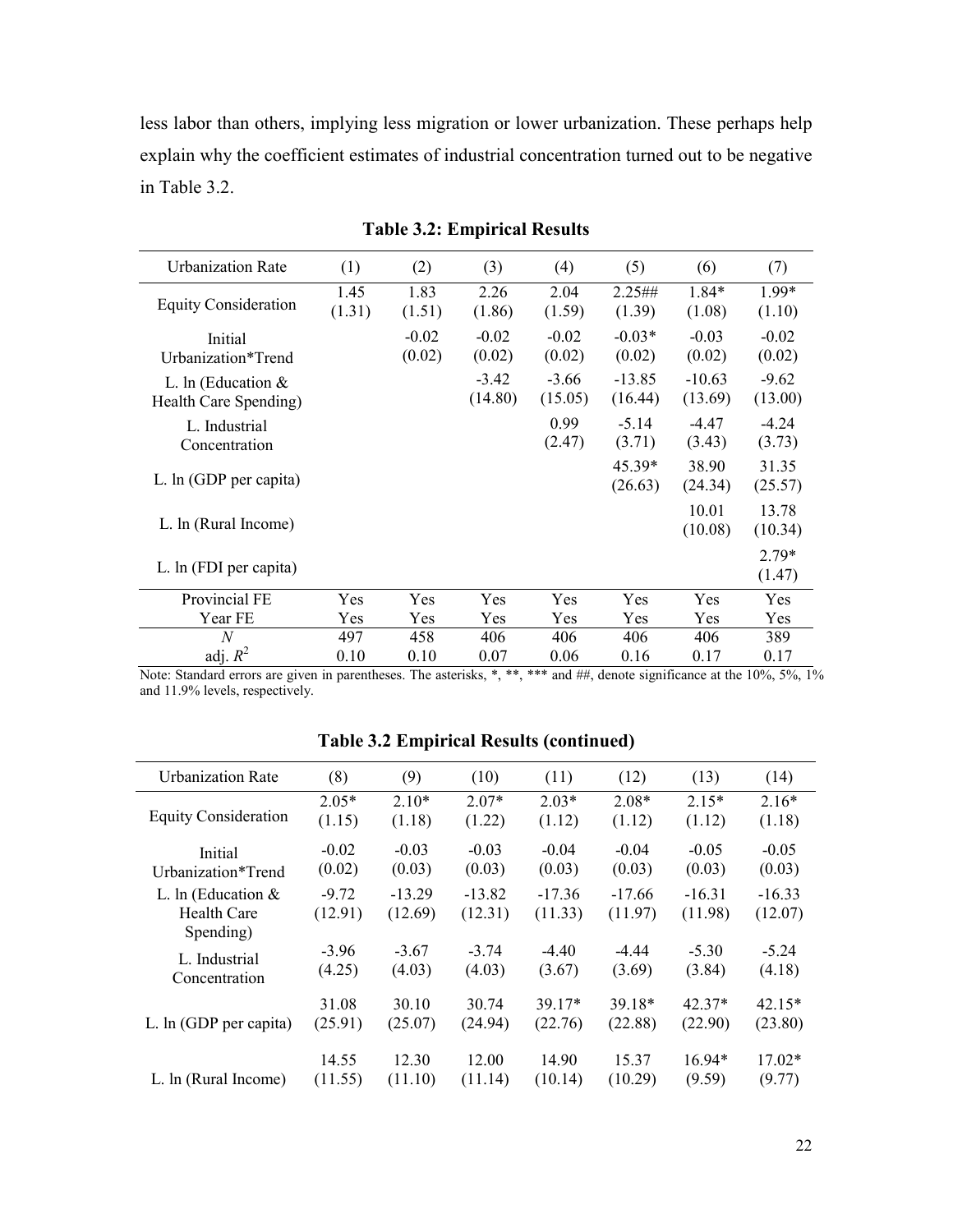|                         | 2.86*   | $2.91*$   | $2.84*$   | $2.78*$   | $2.74*$   | $2.99*$   | $3.00*$   |
|-------------------------|---------|-----------|-----------|-----------|-----------|-----------|-----------|
| L. ln (FDI per capita)  | (1.46)  | (1.45)    | (1.49)    | (1.55)    | (1.46)    | (1.49)    | (1.52)    |
|                         | $-0.13$ | $-0.30$   | $-0.34$   | $-0.53$   | $-0.51$   | $-0.60$   | $-0.61$   |
| L. Industrial           | (0.45)  | (0.45)    | (0.46)    | (0.51)    | (0.53)    | (0.49)    | (0.51)    |
| <b>Employment Share</b> |         |           |           |           |           |           |           |
|                         |         | $14.69**$ | $14.35**$ | 8.22      | 8.19      | 10.40     | 10.62     |
| L. Infrastructure       |         | (5.64)    | (5.44)    | (5.32)    | (5.21)    | (6.66)    | (7.14)    |
|                         |         |           | 3.19      | $-0.15$   | $-0.18$   | $-0.67$   | $-0.62$   |
| L. Schooling            |         |           | (4.71)    | (3.22)    | (3.32)    | (2.97)    | (2.90)    |
|                         |         |           |           |           |           | $-44.44*$ |           |
|                         |         |           |           | $-50.80*$ | $-51.36*$ |           | $-44.52*$ |
| L. Grain                |         |           |           | (26.35)   | (26.11)   | (26.10)   | (26.09)   |
|                         |         |           |           |           | 1.09      | 1.58      | 1.56      |
| L. Income Gap           |         |           |           |           | (4.63)    | (4.75)    | (4.70)    |
|                         |         |           |           |           |           | 34.61     | 35.17     |
| L. Population Density   |         |           |           |           |           | (46.19)   | (46.61)   |
|                         |         |           |           |           |           |           |           |
|                         |         |           |           |           |           |           | $-0.07$   |
| L. Population Growth    |         |           |           |           |           |           | (0.59)    |
| Provincial FE           | Yes     | Yes       | Yes       | Yes       | Yes       | Yes       | Yes       |
| Year FE                 | Yes     | Yes       | Yes       | Yes       | Yes       | Yes       | Yes       |
| $\overline{N}$          | 389     | 385       | 385       | 385       | 385       | 385       | 385       |
| adj. $R^2$              | 0.17    | 0.21      | 0.21      | 0.27      | 0.27      | 0.28      | 0.27      |

Note: Standard errors are given in parentheses. The asterisks, \*, \*\*, and \*\*\*, denote significance at the 10%, 5% and 1% levels, respectively.

In Tables 3.3 and 3.4, we tabulate results of robustness check. Because past equity considerations may also affect current urbanization, the lagged variable of equity consideration are added to the most encompassing model of Table 3.2 (reproduced in column (1) of Table 3.3), yielding results in column (2) of Table 3.3. They confirm the positive impacts of equity consideration on urbanization although the lagged term is not significant. As the four city-provinces (Beijing, Shanghai, Tianjin and Chongqing) may be outliers as far as urbanization is concerned, we drop them and re-estimate the model with results shown in columns (3) and (4) of Table 3.3. The coefficient estimate for the equity variable in column (3) is positive and marginally significant. The lagged term in column (4) becomes positive and significant at the 10% level.

**Table 3.3: Robustness Check**

| Urbanization Rate    |         |         |        |      |
|----------------------|---------|---------|--------|------|
| Equity Consideration | $2.16*$ | $2.10*$ | 2.25## | 2.03 |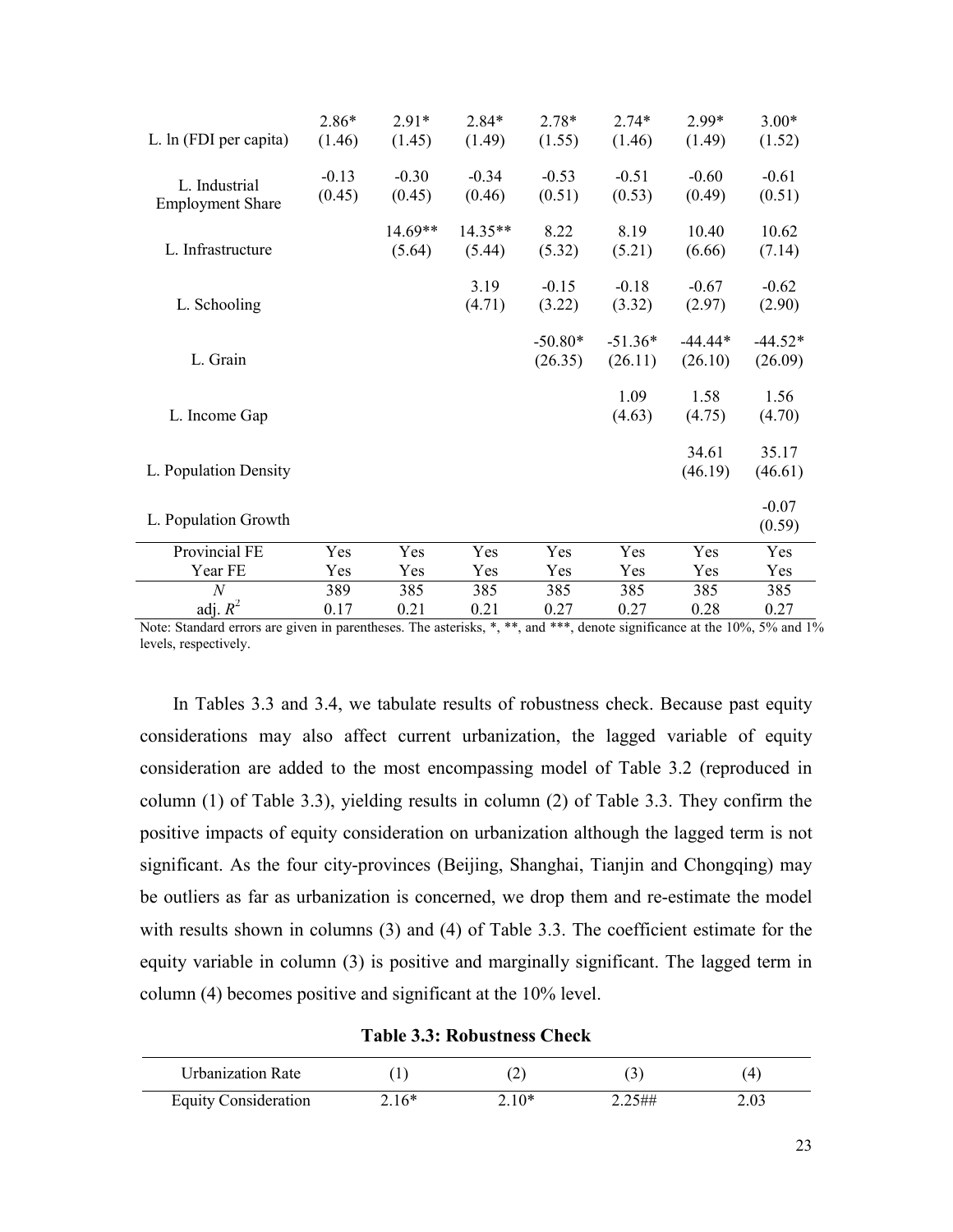|                            | (1.18)            | (1.16)             | (1.37)            | (1.33)            |
|----------------------------|-------------------|--------------------|-------------------|-------------------|
| L. Equity Consideration    |                   | 2.11<br>(1.43)     |                   | $2.69*$<br>(1.43) |
| Initial Urbanization*Trend | $-0.05$<br>(0.03) | $-0.05*$<br>(0.03) | $-0.06$<br>(0.06) | $-0.07$<br>(0.05) |
| Controls                   | N <sub>o</sub>    | <b>Yes</b>         | N <sub>0</sub>    | Yes               |
| Provincial FE              | Yes               | Yes                | Yes               | Yes               |
| Year FE                    | Yes               | Yes                | Yes               | Yes               |
| City-Provinces Included    | Yes               | <b>Yes</b>         | N <sub>0</sub>    | N <sub>0</sub>    |
| N                          | 385               | 371                | 335               | 321               |
| adj. $R^2$                 | 0.27              | 0.27               | 0.26              | 0.25              |

Note: Standard errors are given in parentheses. The asterisks, \*, \*\*, \*\*\* and ##, denote significance at the 10%, 5%, 1% and 11.7% levels, respectively. The control variables include education and health care spending, industrial concentration, GDP per capita, rural income, FDI per capita, industrial employment share, infrastructure, schooling, grain, income gap, population density, and population growth (see Table 3.1).

#### **3.3 Migration between or within Provinces?**

Migration may take place between as well as within provinces. Inter-provincial rural-to-urban migration increases the urbanization rate of the origin province that did not necessarily consider the equity issue in government policy making. To ensure our results are robust to this problem, we obtained data on migration flows both within and between provinces from the Ministry of Public Security of China (various years). Within-province migration rate (*within*) and between-province migration rate (*between*) are defined, respectively as migration flows within a province and from other provinces divided by the provincial total population. Total migration rate (*total*) is thus the sum of within-province and between-province migration rates.

Table 3.4 reports regression results where within- and between- and total migration rates are regressed on the equity consideration variable, with the same control variables that were used to estimate model (14) of Table 3.2. Columns (1)-(3) of Table 3.4 are obtained using data from all provinces. Columns (4)-(6) are obtained when city-provinces of Shanghai, Beijing, Tianjin and Chongqing are excluded. The results show that equity consideration did help attract migrants or promote urbanization irrespective of the nature of migration flows. These results also help confirm the robustness of the earlier regression results.

**Table 3.4: Migration within and between Provinces**

|                | л.     | $\overline{\phantom{a}}$<br>- | ັ     |        |         | 'C    |
|----------------|--------|-------------------------------|-------|--------|---------|-------|
| Migration Rate | within | between                       | total | within | between | total |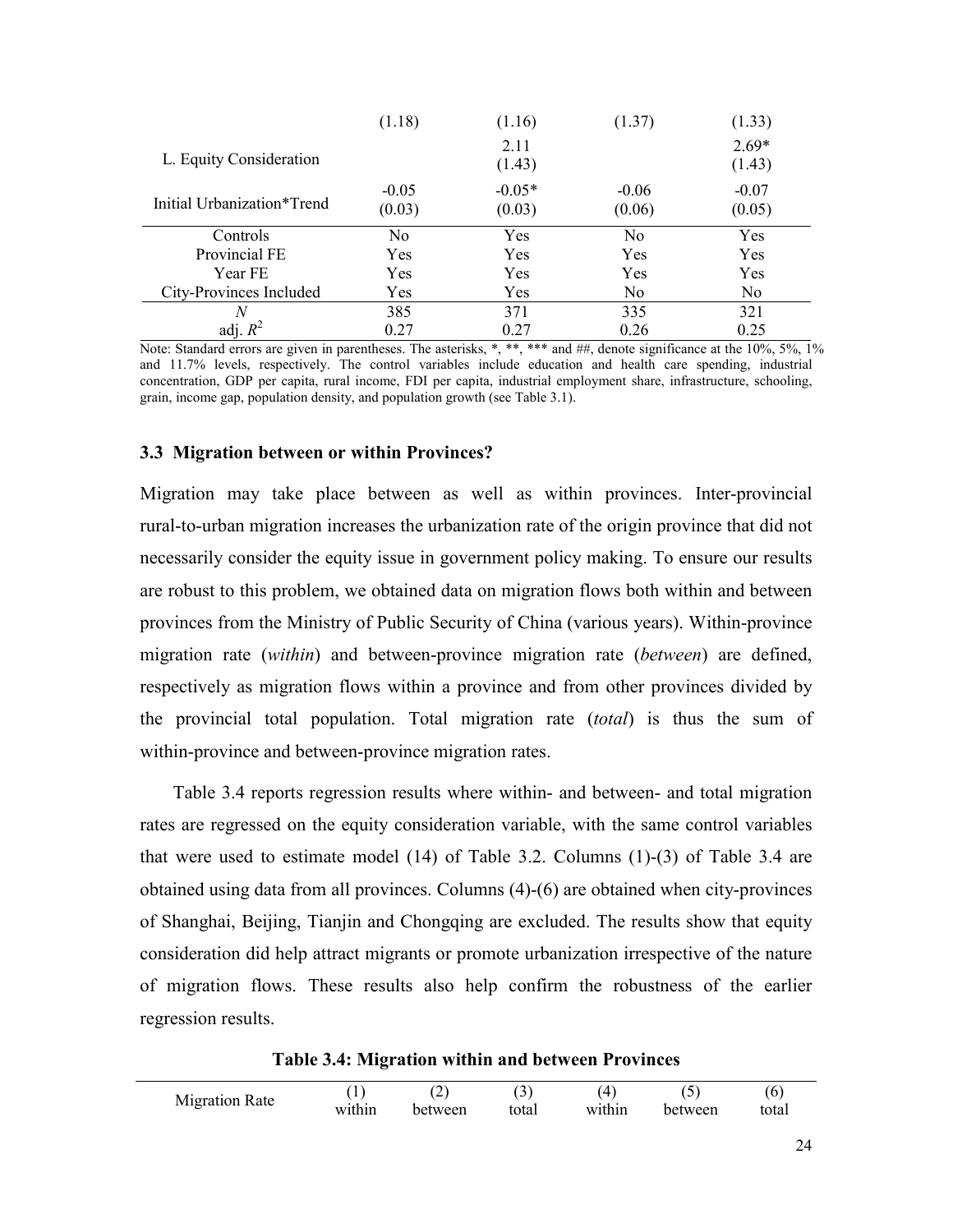| <b>Equity Consideration</b>   | $0.16*$<br>(0.08) | $0.84\#$<br>(0.53) | $1.17**$<br>(0.50)  | $0.22**$<br>(0.09) | $0.43**$<br>(0.19) | $0.65**$<br>(0.27) |
|-------------------------------|-------------------|--------------------|---------------------|--------------------|--------------------|--------------------|
| Initial<br>Urbanization*Trend | $-0.00$<br>(0.00) | $0.02**$<br>(0.01) | $0.03***$<br>(0.01) | 0.00<br>(0.00)     | 0.01<br>(0.00)     | 0.01<br>(0.01)     |
| Controls                      | Yes               | Yes                | Yes                 | Yes                | Yes                | Yes                |
| Provincial FE                 | Yes               | Yes                | Yes                 | Yes                | Yes                | Yes                |
| Year FE                       | Yes               | Yes                | Yes                 | Yes                | Yes                | Yes                |
| City-Provinces Included       | Yes               | Yes                | Yes                 | N <sub>0</sub>     | N <sub>0</sub>     | N <sub>o</sub>     |
| N                             | 273               | 279                | 273                 | 244                | 244                | 244                |
| adj. $R^2$                    | 0.52              | 0.65               | 0.65                | 0.57               | 0.46               | 0.51               |

Note: China's Ministry of Public Security collects information o[n temporary](javascript:void(0);) [resident](javascript:void(0);) [population](javascript:void(0);) or floating population. Standard errors are given in parentheses. The asterisks, \*, \*\*, \*\*\* and ##, denote significance at the 10%, 5%, 1% and 12.6% levels, respectively. The control variables include education and health care spending, industrial concentration, GDP per capita, rural income, FDI per capita, industrial employment share, infrastructure, schooling, grain, income gap, population density, and population growth (see Table 3.1).

#### **3.4 Endogeneity**

To further address the possible endogeneity problem mentioned in Section 3.2, we examine whether the level of urbanization affects the government's concern about inequality by estimating the following regression:

$$
E_{it} = \beta'_0 + \beta'_1 v_{i,t-1} + \gamma' X_{i,t-1} + \phi_i + \varphi_t + \mu'_{it}
$$
 (3.2)

The lagged term of urbanization rate is used because, as argued above, the current level of urbanization is unlikely to affect current equity consideration. Again, all the control variables are lagged.

Table 3.5 presents empirical estimates for the model of equation (3.2). Columns (1)-(3) contain Probit regression results while columns (4)-(6) contain Logit regression results. Models in columns (1)-(2) and (4)-(5) were estimated using the full sample of data while those in columns (3) and (6) were obtained without the four city-provinces. The last row reports *p*-values for the coefficient of urbanization rate. Clearly, the level of urbanization had no significant effect on distributional concerns. Thus, it appears that reverse causality was not a serious problem with our empirical models.

| Equity Consideration | $\left(1\right)$ | (2)    | (3)     | (4)     | (5)    | (6)     |
|----------------------|------------------|--------|---------|---------|--------|---------|
|                      | Probit           | Probit | Probit  | Logit   | Logit  | Logit   |
| L. Urbanization Rate | $-0.00$          | 0.02   | 0.00    | $-0.01$ | 0.03   | 0.00    |
|                      | (0.01)           | (0.02) | (0.02)  | (0.02)  | (0.03) | (0.04)  |
| Initial              |                  | 0.00   | $-0.01$ |         | 0.01   | $-0.02$ |
| Urbanization*Trend   |                  | (0.01) | (0.01)  |         | (0.01) | (0.02)  |

**Table 3.5: Endogeneity Check**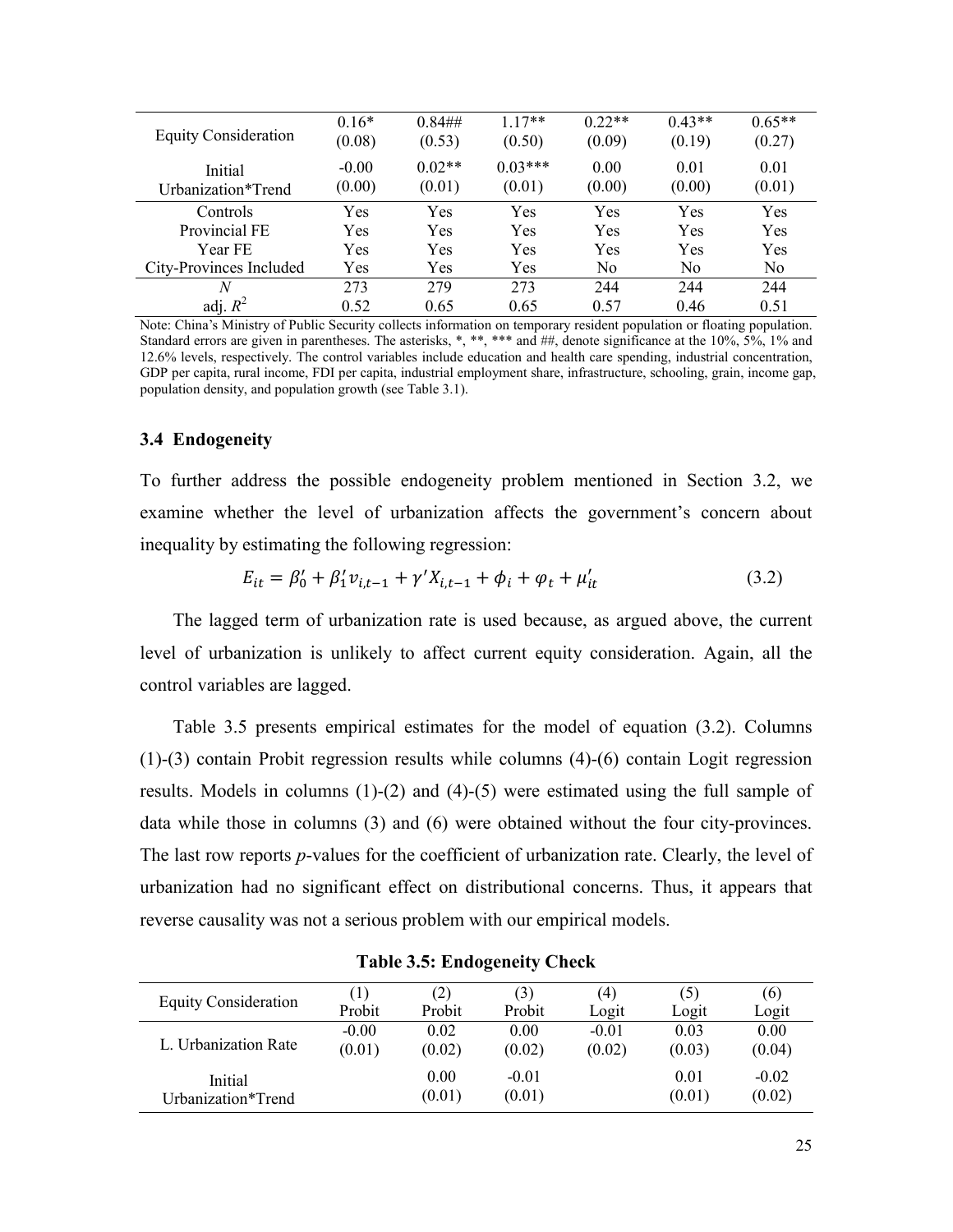| Controls                            | No   | Yes  | Yes  | No   | Yes  | Yes  |
|-------------------------------------|------|------|------|------|------|------|
| Provincial FE                       | Yes  | Yes  | Yes  | Yes  | Yes  | Yes  |
| Year FE                             | Yes  | Yes  | Yes  | Yes  | Yes  | Yes  |
| City-Provinces Included             | Yes  | Yes  | Nο   | Yes  | Yes  | No.  |
| N                                   | 257  | 184  | 158  | 257  | 184  | 158  |
| Prob (L. Urbanization<br>$Rate = 0$ | 0.84 | 0.31 | 0.87 | 0.80 | 0.39 | 0.99 |

Note: Standard errors are given in parentheses. The control variables include education and health care spending, industrial concentration, GDP per capita, rural income, FDI per capita, industrial employment share, infrastructure, schooling, grain, income gap, population density, and population growth (see Table 3.1).

It is note that, in Table 3.2, we considered as many control variables as the relevant literature indicates. Even extra control variables from the concentration and agglomeration literature were included (see earlier discussions on control variables). This is to minimize the probability of omitting relevant variables, which, in turn, can help minimize the probability of endogeneity that might be caused by omitted variables. The stability of parameter estimates for the equity variable in the latter columns of Table 3.2 also helps demonstrate the robustness of our estimates.

## **4. From Equity Consideration to Urbanization: Exploring Possible Transmission Channels**

As is known, any initiative that affects the pulling force, the pushing force or the costs of migration affects urbanization. There are many such government initiatives and policies. What is needed here is to establish the connection between equity consideration and these initiatives or policy measures.

Before proceeding further, it is important to highlight two points in relation to Proposition 1 which states that equity consideration will result in a higher level of urbanization than otherwise. First of all, Proposition 1 relies on equilibrium solutions to the optimal urbanization rates. Thus, initiatives or interventions arising from equity consideration must be sustainable to be consistent with Proposition 1. To be sustainable, they must not be anti-migration because, as a stylized fact, the GDP share of the rural sector in developing countries declines in the long run, so does the share of rural employment. In other words, anti-migration initiatives or policies are considered to be inconsistent with our proposition. Second, this proposition comes with two conditions: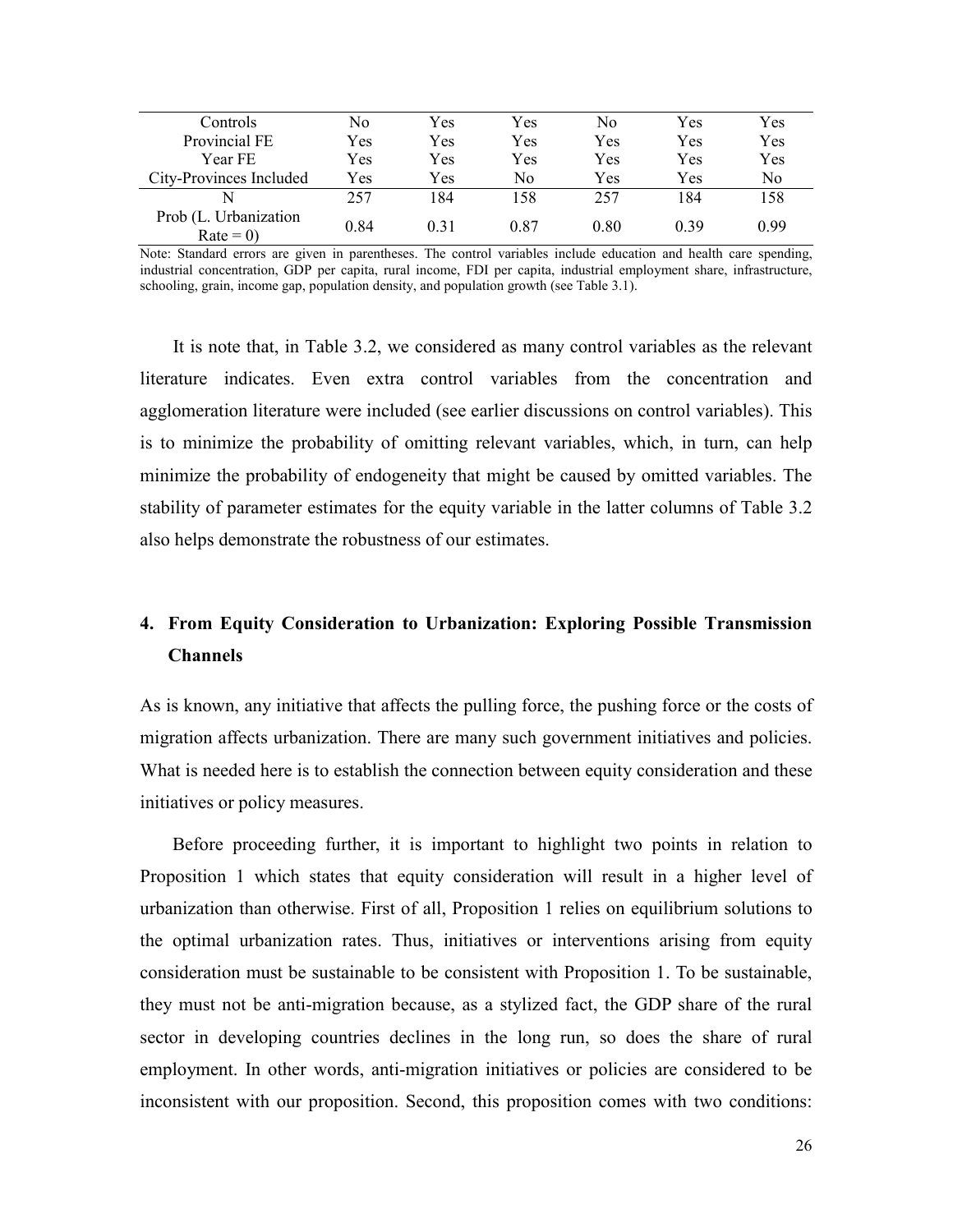sufficiently large urban-rural gap or migration cost, and sufficiently small urban inequality. In reality, the latter condition is rarely met whereas a large urban-rural gap is almost the rule rather than the exception in developing economies (Kuznets 1955, Young 2013). Thus, government initiatives that target the urban-rural gap or migration costs are consistent with Proposition 1.

In this context, two stylized facts are important. First, it is well-known that abject poverty is largely a rural phenomenon and poverty is essentially a distributional issue in many developing countries.<sup>[9](#page-26-0)</sup> Meanwhile, poverty reduction has ranked highly on government agendas for decades, especially since 2000 when 192 heads of states jointly agreed and declared the Millennium Development Goals. Second, in many developing countries, the urban-rural gap constitutes a significant portion of the overall income inequality, particularly in the early stages of development (Shorrocks and Wan 2005, ADB 2012b, Young 2013). These stylized facts naturally prompt governments that are concerned about equity to initiate and implement interventions that are pro-rural or pro-farmers. As highlighted below, two of the most popular forms of such interventions are the urban-rural connectivity and job creation through development of non-farm activities or industrialization.

Regarding connectivity, many in the development community, including development economists, have been arguing that lack of market access by farmers is a major cause of rural poverty and the large urban-rural gap. It deprives farmers of income-earning opportunities and hinders the use of modern inputs including high-yielding seeds, chemical fertilizers, pesticides, etc. Provision of market access, of course, requires physical connectivity, particularly transport and telecommunication infrastructures. Such infrastructure development would not only facilitate migration or urbanization directly (Renaud 1981), but also generate spillover effects and enhance capital deepening (Barro 1990), which, according to equation (2.4) in this paper, would lead to higher urban wages.

<span id="page-26-0"></span> $\frac{9}{9}$  The poor are those at the bottom of the income distribution.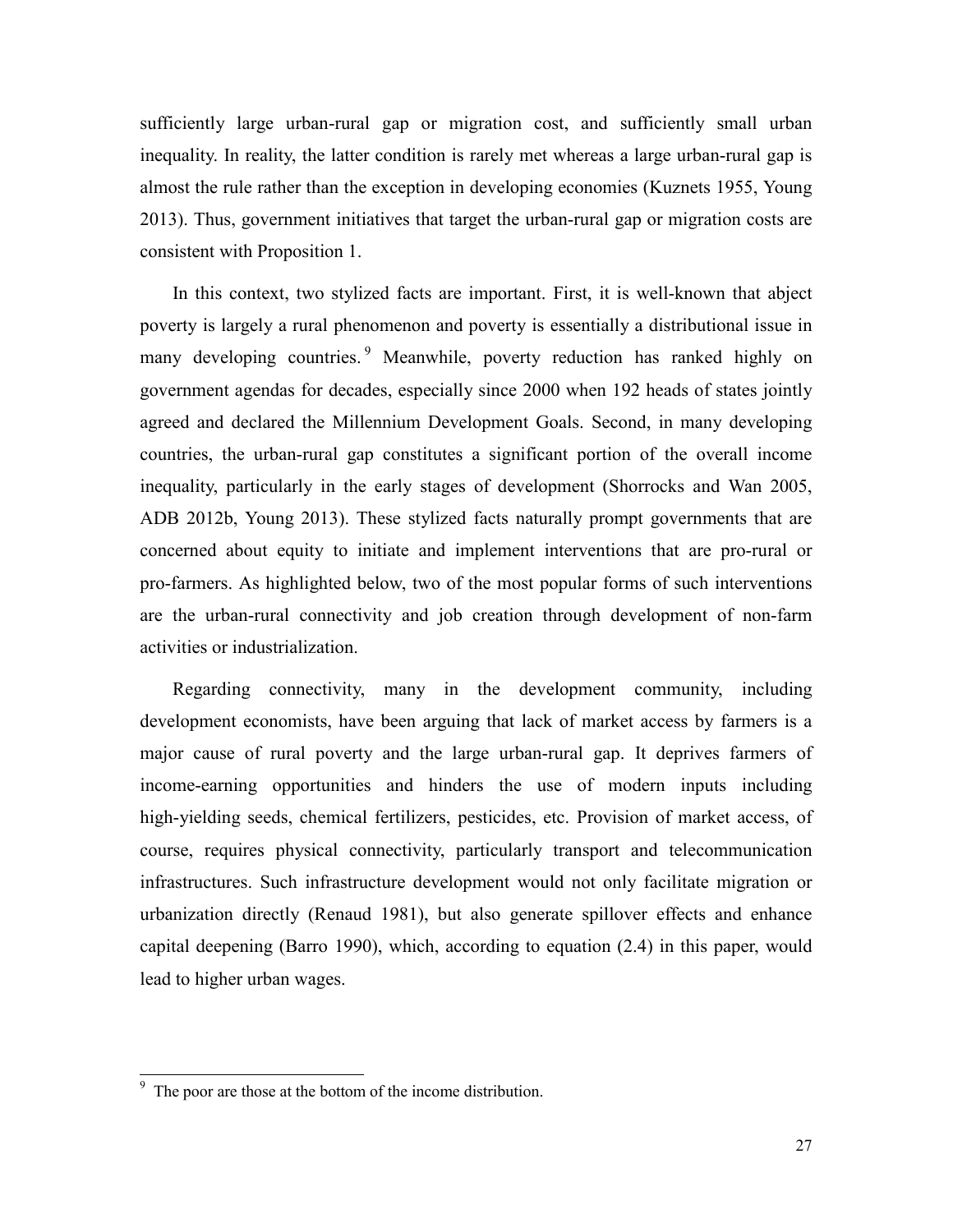Conversely, the importance of job creation in the context of combating poverty and inequality requires little elaboration. For those living in poverty or at the bottom of the income ladder, labor is the main, if not the only, asset they possess and the very initial step for them to step out of poverty and improve their lives is to find jobs. This is particularly true for the unemployed or underemployed farmers in developing countries where social protection is largely absent. It is commonly recognized that industrialization is the key to job creation in developing economies, which helps attract rural migrants.

In the case of the PRC, to bridge the urban-rural gap, the central and local governments have, for many years, implemented a strategy, called "*santong*" or three connectivities, namely, providing transport, electricity and telecommunication infrastructures to support rural the PRC. Regarding the transport infrastructure, we focus on roads only. Railways are not considered as it is not part of the "*santong*" campaign and because railways do not directly target the rural communities. Turning to the industrialization drive, the PRC is well-known for her success in generating jobs for the underemployed or unemployed agricultural labor force, as reflected by the presence of more than 270 million migrant workers in the PRC today. Although there are many determinants of industrialization, bank lending to manufacturing firms is certainly crucial. In what follows, we attempt to empirically establish that, in the PRC, equity consideration exerted positive impacts on the urbanization drivers of road density and bank lending to the industrial sector.

Relying on provincial panel data from the PRC, Table 4.1 reports empirical results where the road density and industrial loan variables are regressed on equity consideration. The dependent variable in columns (1)-(3) is road density measured in Km/Km<sup>2</sup> (*Road*). The dependent variable in columns (4)-(6) is bank lending (*Loan*) to the industrial sector (in logarithms). The control variables include GDP growth, GDP per capita (in logarithms), industrial employment share, and industrial concentration. The empirical results show that equity consideration is positively and significantly correlated with road infrastructure and industrial loans. These findings hold whether city-provinces are considered or not and they help establish the equity consideration–to–urbanization transmission mechanisms.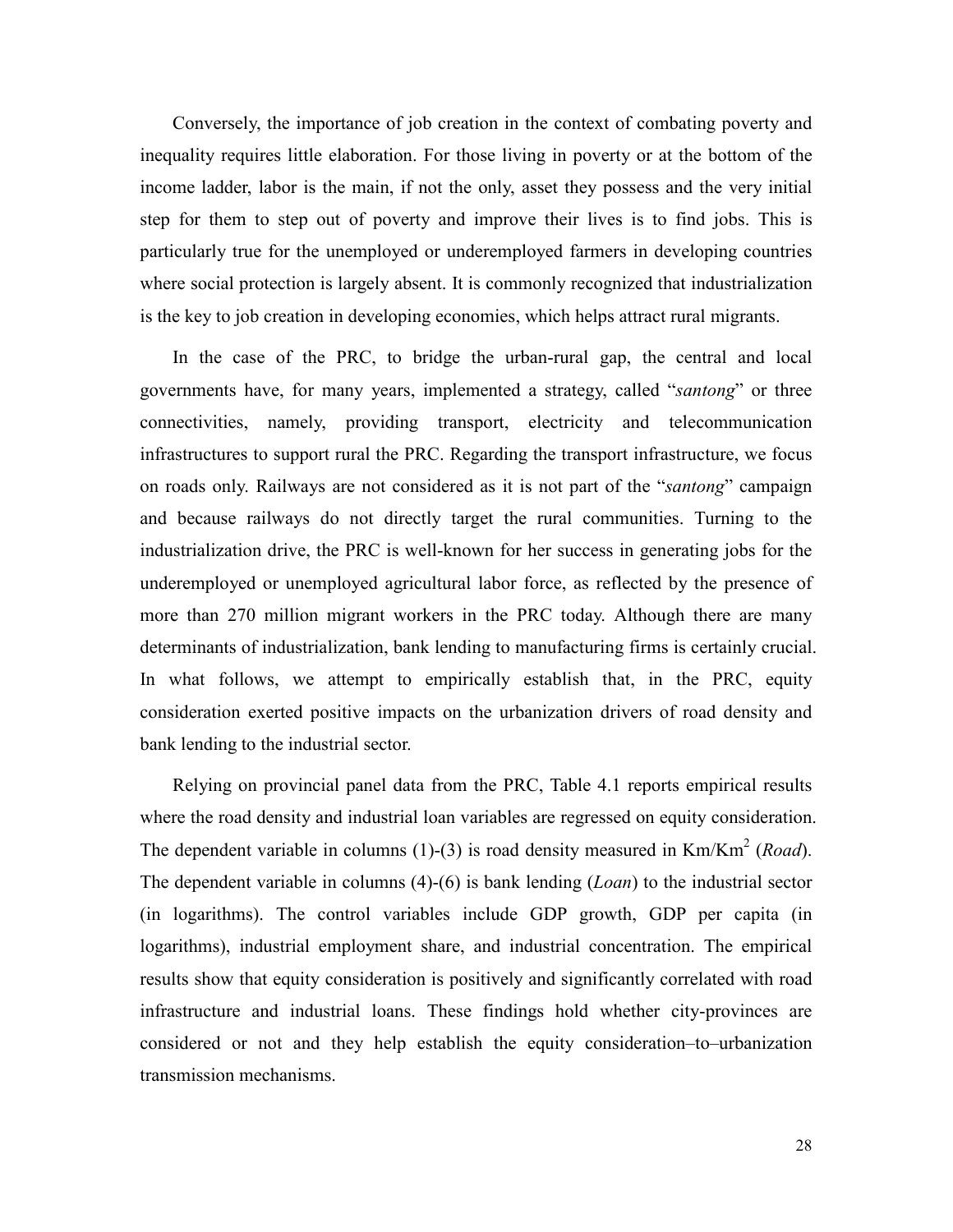|                             | (1)       | (2)      | (3)            | (4)     | (5)      | (6)            |  |
|-----------------------------|-----------|----------|----------------|---------|----------|----------------|--|
|                             | Road      | Road     | Road           | Loan    | Loan     | Loan           |  |
| <b>Equity Consideration</b> | $0.08***$ | $0.07**$ | 0.05#          | $0.05*$ | $0.04**$ | $0.05**$       |  |
|                             | (0.03)    | (0.03)   | (0.03)         | (0.03)  | (0.02)   | (0.02)         |  |
|                             |           |          |                |         |          |                |  |
| Controls                    | No        | Yes      | Yes            | No      | Yes      | Yes            |  |
| Provincial FE               | Yes       | Yes      | Yes            | Yes     | Yes      | Yes            |  |
| Year FE                     | Yes       | Yes      | Yes            | Yes     | Yes      | Yes            |  |
| City-Provinces Included     | Yes       | Yes      | N <sub>0</sub> | Yes     | Yes      | N <sub>0</sub> |  |
| N                           | 550       | 521      | 464            | 494     | 465      | 414            |  |
| adj. $R^2$                  | 0.66      | 0.68     | 0.69           | 0.59    | 0.63     | 0.63           |  |

**Table 4.1: From Equity Consideration to Urbanization**

Note: Standard errors are given in parentheses. The asterisks, \*, \*\*, \*\*\* and ##, denote significance at the 10%, 5%, 1% and 14% levels, respectively. The control variables include GDP per capita, GDP growth, industrial employment share, and industrial concentration (see Table 3.1).

#### **5. Summary and Conclusions**

An unaddressed but important question in both development practice and development economics is how equity consideration may affect urbanization. Exploring this question is crucial for the welfare of more than 5.9 billion people in the developing world whose governments generally disfavor large scale of migration and unprecedented urbanization in human history (Quigley 2008; ADB 2012a). Added to this background is the overwhelming and growing attention being directed toward issues of inequality and inclusive growth. These appeal for both analytical and empirical research on the urbanization-inequality nexus that so far has been largely overlooked in the economics literature.

Complementing Au and Henderson (2006), who pioneered the work on optimal urban concentration, this paper represents a first attempt to develop two-sector equilibrium models for analyzing the optimal level of urbanization. In particular, our social welfare optimizing model explicitly incorporates the equity dimension into the objective function, leading to the theoretical prediction that when the urban-rural gap or migration cost is large or when urban inequality is low, the socially optimal level of urbanization would be higher than what could be derived without considering equity. In reality, the cost of internal migration in the developing world is large, particularly when both tangible and intangible costs are considered (Lewis 1954; Sjaastad 1962). This is indicated by the well-known urban bias and the dominant role of the urban-rural gap in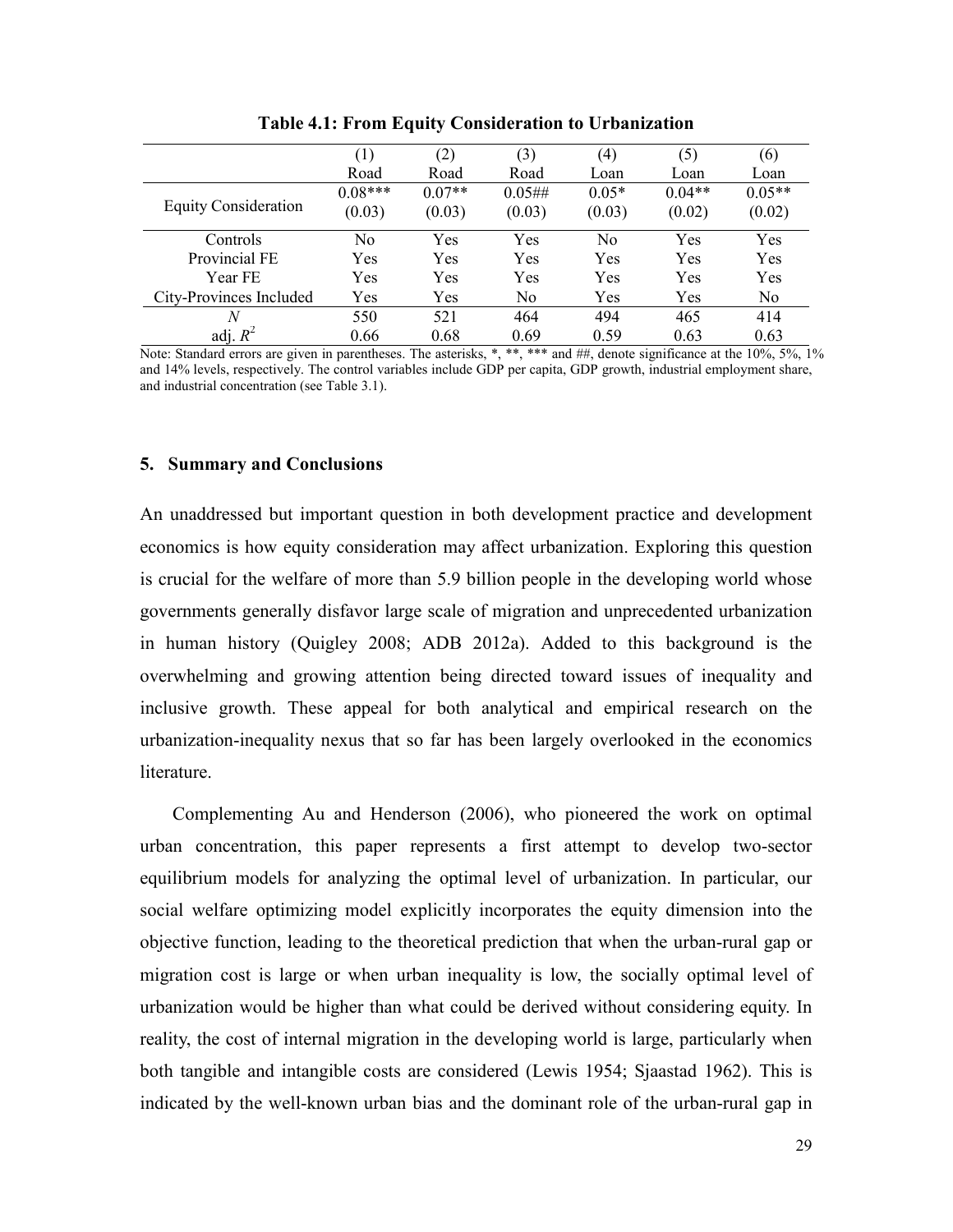constituting national inequalities in the developing world, as documented by Shorrocks and Wan (2005), Wan (2007) and Young (2013), among others.

Our theoretical prediction is then confirmed by empirical modeling of the urbanization process in the PRC, using provincial level panel data. The key explanatory variable of "equity consideration" is constructed by scanning words related to inequality or distribution in the most important policy document – the annual government report delivered by provincial governors (the Prime Minister for the national report) in early March of each year. The regression results confirm the theoretical prediction: the equity consideration leads to a higher rate of, or faster, urbanization. Our modelling results are robust to various model specifications, different migration flows and possible endogeneity.

Finally, the transmission mechanisms from equity consideration to urbanization are explored. Policymakers are well aware of the dominant role of the urban-rural divide in constituting national inequality and poverty in developing economies. To bridge this gap, urban-rural connectivity and jobs for underemployed or unemployed farmers are most crucial. Both require investment in road infrastructure and industrial development, which are expected to promote migration and urbanization. Our empirical findings on the significant correlation between equity consideration and road density or industrial loan in the PRC help establish two equity consideration-to-urbanization transmission channels.

The policy implication of this paper is clear: actively promoting urbanization could lead to gains in the overall social welfare when the tangible or intangible migration costs are large. This implication may not have been realized by policy makers and other stakeholders. Consequently, the prevailing practice of most developing countries to restrict or slow down migration and urbanization should be reversed. Needless to say, being proactive in promoting urbanization requires careful crafting and implementation of urbanization strategies, policies and planning, in order to alleviate or even avoid various urban diseases.

This paper could be extended in several directions. First, our theoretical framework can be adapted to explore the relationship between regional or world inequality and cross-border migration, drawing implications for globalization or regional integration.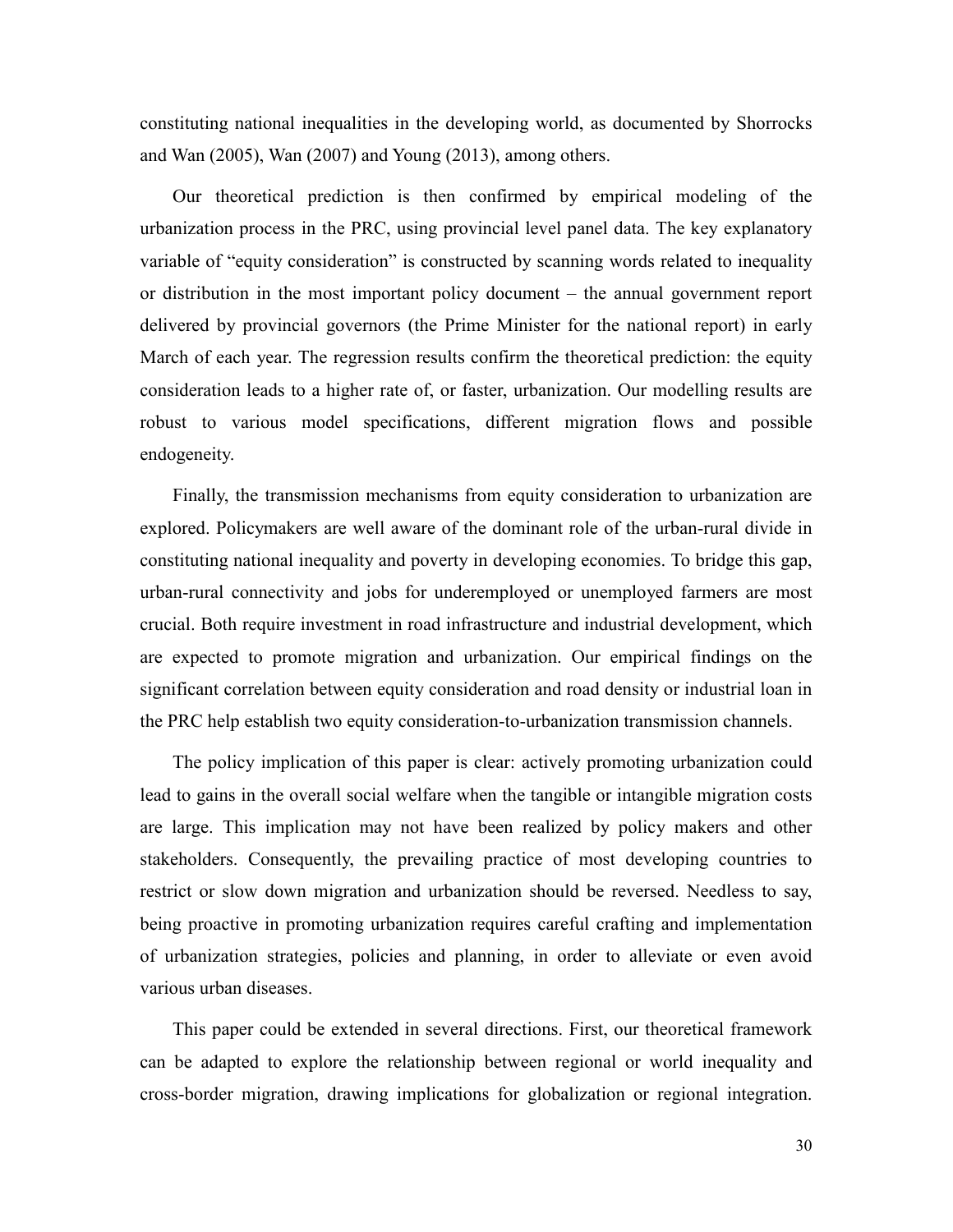Second, firms are assumed to be homogenous in this paper but agent heterogeneity in terms of wage differences within and between sectors is considered. However, incorporating firm heterogeneity is not expected to change the main findings of our paper. Third, market failures and various externalities such as environmental consequences of urbanization are not considered in this paper. And finally, one could extend our theoretical models by allowing migration costs and inequality to vary as urbanization proceeds, notwithstanding the potentially complex and highly non-linear relationship between inequality and urbanization (Wan 2013).

#### **References**

- Acemoglu, D. 2003. Labor and Capital Augmenting Technical Change. *Journal of the European Economic Association* 1(1): 1-37.
- Acemoglu, D. 2007. Equilibrium Bias of Technology. *Econometrica* 75(5): 1371-1409.
- Asian Development Bank. 2012a. *Green Urbanization in Asia: Key Indicators for Asia and the Pacific*, Manila.
- Asian Development Bank. 2012b. *Asian Development Outlook 2012: Confronting Rising Inequality in Asia*, Manila.
- Au, C-C. and J. V. Henderson. 2006. Are Chinese Cities Too Small? *Review of Economic Studies* 73(3): 549-576.
- Barro, R. J. 1991. Economic Growth in a Cross Section of Countries. *Quarterly Journal of Economics* 106(2): 407-443.
- Baltagi, B. H. and C. Kao, 2000. Nonstationary Panels, Cointegration in Panels and Dynamic Panels: A Survey. *Centre for Policy Research Working Paper No. 16*, Syracuse University.
- Black, D. and J. V. Henderson, 1999. A Theory of Urban Growth. *Journal of Political Economy*, 107(2), pp. 252-284.
- Breitung, J. and M. H. Pesaran, 2007. Unit Roots and Cointegration in Panels. *Discussion Paper Series 1: Economic Studies No. 42/2005*, Deutsche Bundesbank.
- Cao, K. H. and J. A. Birchenall, 2013. Agricultural Productivity, Structural Change, and Economic Growth in Post-reform China. *Journal of Development Economics*, 104, 165-180.
- Choi, I. 2001. Unit Root Tests for Panel Data. *Journal of International Money and Finance*, 20, 249-272.
- Chau, N. H., 1997. The Pattern of Migration with Variable Migration Cost. *Journal of Regional Science*, 37(1), 35-54.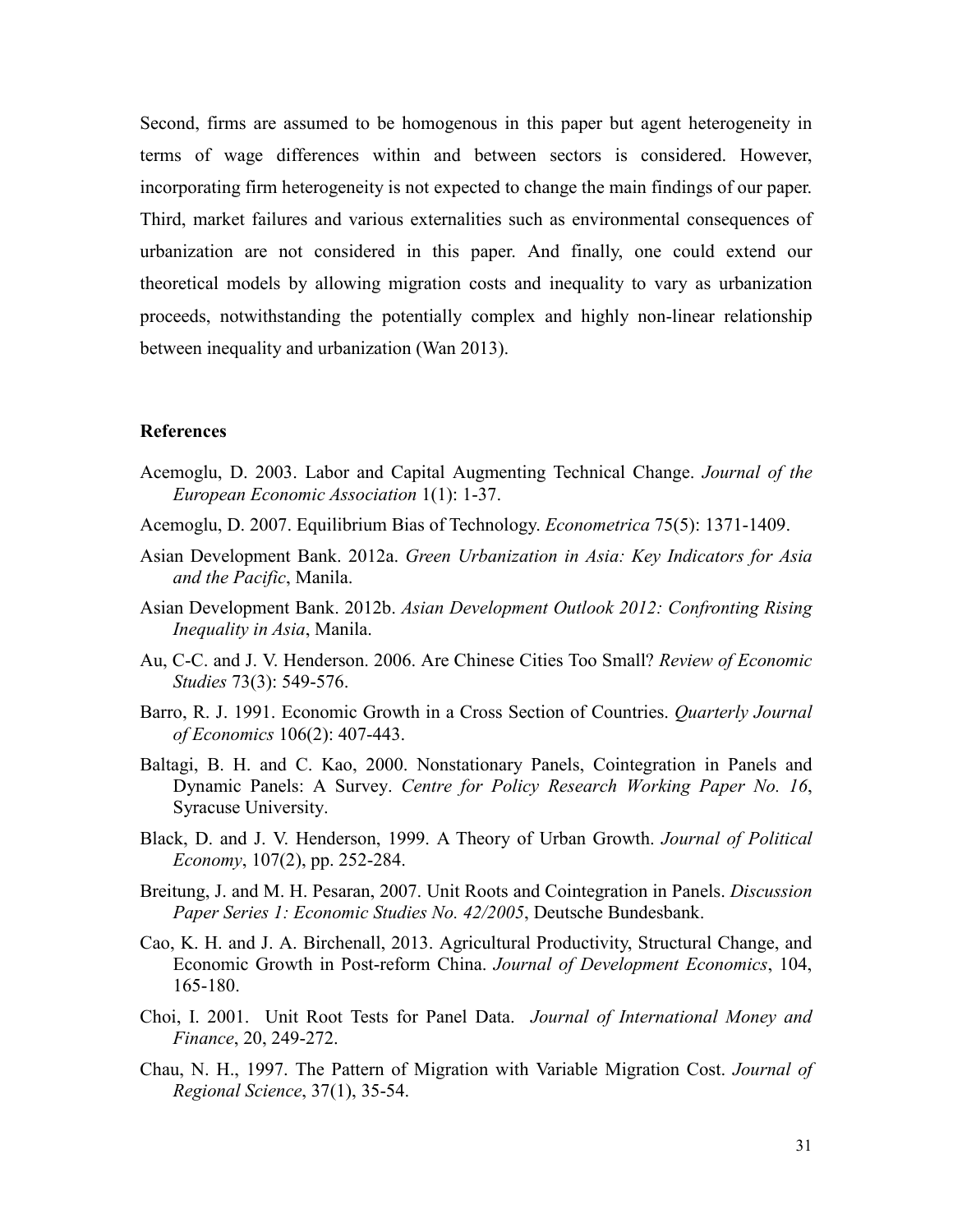- Commission on Growth and Development, 2008. *The Growth Report: Strategies for Sustained Growth and Inclusive Development*, World Bank Publications.
- Glaeser, E. 2011. *The Triumph of the City: How Our Greatest Invention Makes Us Richer, Smarter, Greener, Healthier, and Happier*. New York: Penguin Press.
- Gollin, D., S. Parente and R. Rogerson, 2002. The Role of Agriculture in Development. *American Economic Review*, 160-164.
- Harris, J. R. and M. P. Todaro, 1970. Migration, Unemployment and Development: A Two-Sector Analysis. *American Economic Review*, 60(1), 126-142.
- Henderson, V., 2003. The Urbanization Process and Economic Growth: The So-What Question. *[Journal of Economic Growth](https://ideas.repec.org/s/kap/jecgro.html)*, 8(1), 47-71.
- Hicks, J., 1932. *The Theory of Wages*. London: Macmillan.
- Hofmann, A. and G. H. Wan, 2013. Determinants of Urbanization, ADB Working Paper Series.
- Krugman, P., 1991. Increasing Returns and Economic Geography. *Journal of Political Economy*, 99(3), pp. 483-499.
- Kuznets, S. 1955. Economic Growth and Income Inequality. *American Economic Review*. 45(1): 1-28.
- Lewis, W. A. 1954. Economic Development with Unlimited Supplies of Labour. *The Manchester School* 22(2): 139-191.
- Lipton, M., 1977. *Why Poor People Stay Poor: Urban Bias in World Development*. Cambridge, Massachusetts, Harvard University Press.
- McCoskey, S. and C. Kao, 1999. Testing the Stability of a Production Function with Urbanization as a Shift Factor. *Oxford Bulletin of Economics and Statistics*, 61, 671-90.
- Ministry of Public Affairs of China (various years), *Statistics on Temporary Resident Population in China*, Qunzhong Publishing House, Beijing, China.
- Moomaw, R. and A. M. Shatter, 1996. Urbanization and Economic Development: A Bias toward Large Cities? *Journal of Urban Economics*, 40(1), pp. 13-37.
- NBS (National Bureau of Statistics), 2010. *China Compendium of Statistics 1949-2008*, China Statistical Publishing House, Beijing, China.
- NBS (National Bureau of Statistics), various years, *China Statistical Yearbooks*. China Statistical Publishing House, Beijing, People's Republic of China.
- Pandey, S., 1977. Nature and Determinants of Urbanization in a Developing Economy: The Case of India. *Economic Development and Cultural Change*, 25(2), pp. 265-278.
- Piketty, T., 2014. *Capital in the 21st Century*. Cambridge: Harvard University.
- Quigley, J. M., 2008. Urbanization, Agglomeration and Economic Development. in *Urbanization and Growth*, eds. M. Spence, P. C. Annez and R. M. Buckley, The World Bank Press, Washington, DC.